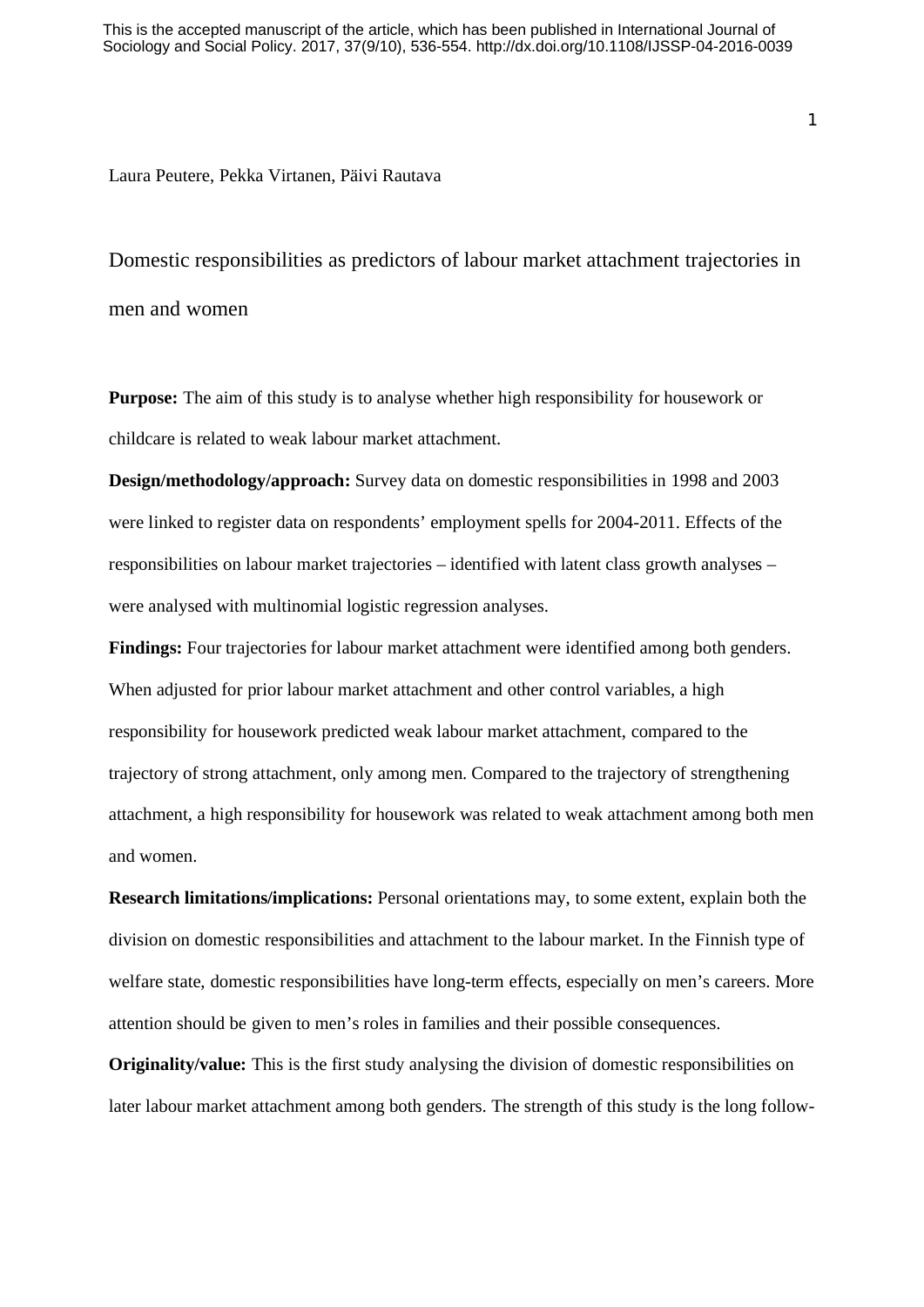up time and methodology; it combines survey data at two time points and register data on employment spells over eight years, identifying patterns in employment with latent class growth analyses.

**Key words:** childcare, employment, gender, housework, life course, trajectories **Paper type:** Research paper

## **Introduction**

It is often difficult to combine work and family; it is a task that requires the negotiation of different coping strategies. In the case of co-habiting couples, the partners must divide the duties and responsibilities of the home, at least to a certain extent. When there are children, the need for housework increases and the division of domestic responsibilities becomes more complex. It is often the case that women are more likely to compromise their careers and take more responsibility for the family compared to their male partners (Becker and Moen, 1999; Singley and Hynes, 2005). Also, in some cases, one of the partners may be assumed to take more responsibility due to their gender or their relative earnings potential (e.g. Bittman et al., 2003). However, there is little longitudinal research on the consequences of these responsibilities on individuals' later employment patterns.

There is much evidence that the time spent on housework and childcare is related to the wage differences between mothers and childless women, and between women and men (e.g. Kühhirt and Ludwig, 2012; Noonan, 2001; Shirley and Wallace, 2004). Time used on daily housework (e.g. cooking, cleaning and laundry) is associated with lower wages among both men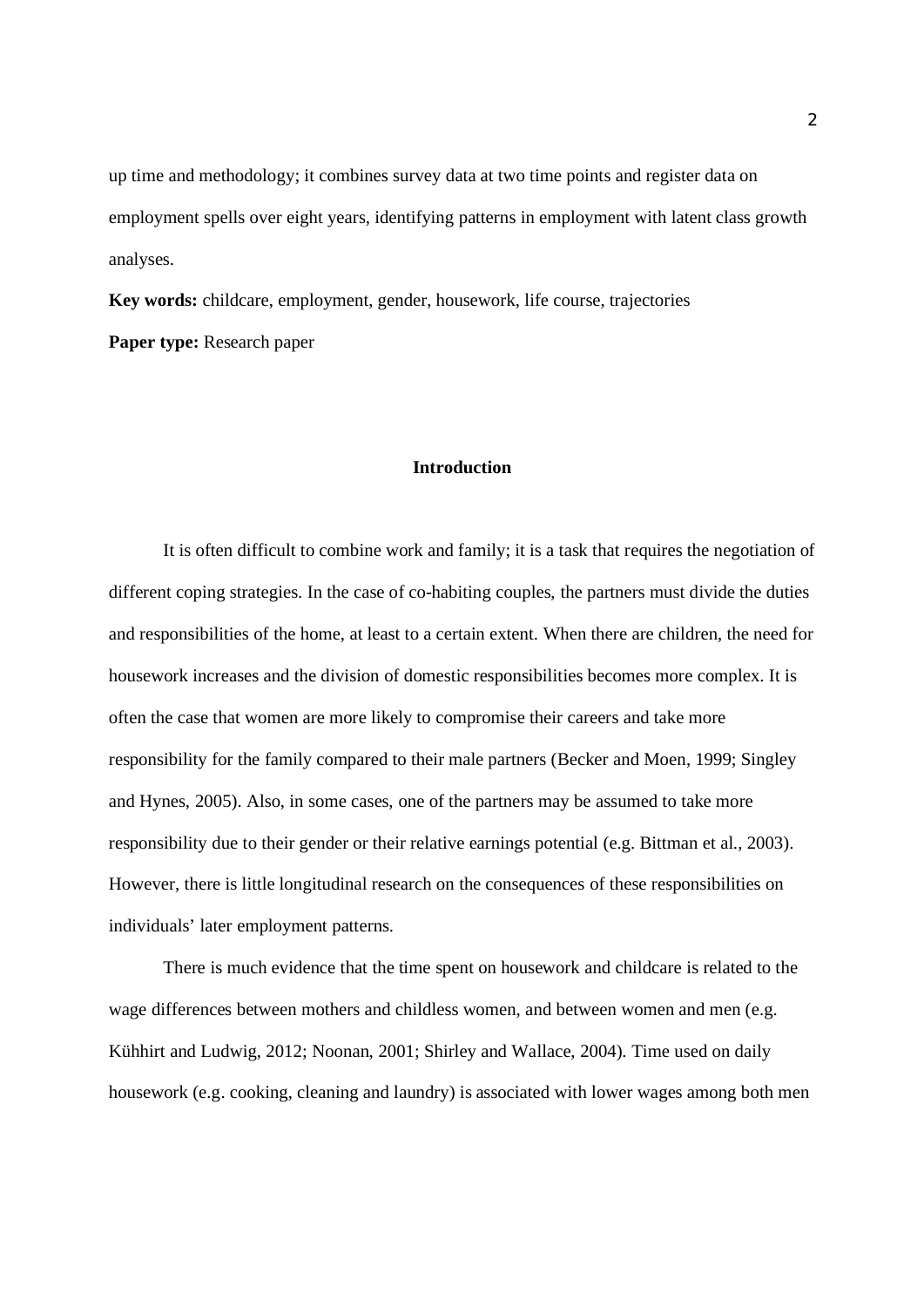and women (Bryan and Sevilla-Sanz, 2011; Hersch, 2009; Noonan, 2001). To some extent, the association goes both ways; time used in paid work decreases time used on housework in both genders, and the wife's proportion of family income is especially positively related to a more equal division of housework among couples (e.g. Bianchi et al., 2000; Cunningham, 2007). The division of responsibilities, and their association with employment careers, may also differ with respect to national and cultural contexts.

In contrast to the study of housework and wages, there is less research on the effect of domestic responsibilities on labour market attachment in general; research on wages focuses on those in paid work, whereas research on labour market attachment also takes into account the unemployed and those outside the labour market. A study from the USA showed that women with husbands who did a relatively greater share of the routine housework in 1977 were more likely to be employed up to eight years later, and to work longer hours up to 16 years later (Cunningham, 2008). An earlier cross-sectional study based on data from the early 1980s also found that, in certain countries (Sweden and Norway), doing a larger share of the daily housework tasks was negatively related to the employment hours of women, but not of men (Kalleberg and Rosenfeld, 1990).

In addition to being based on relatively old data, previous research on the effect of housework on employment has focused only on women, or the designs have been cross-sectional. The purpose of this study is to address this gap in the literature, and to analyse in a longitudinal setting whether the division of responsibilities for housework and childcare is related to men's and women's later labour market attachment. This study is based on two waves of Finnish surveys from 1998 and 2003, linked with register data on employment spells from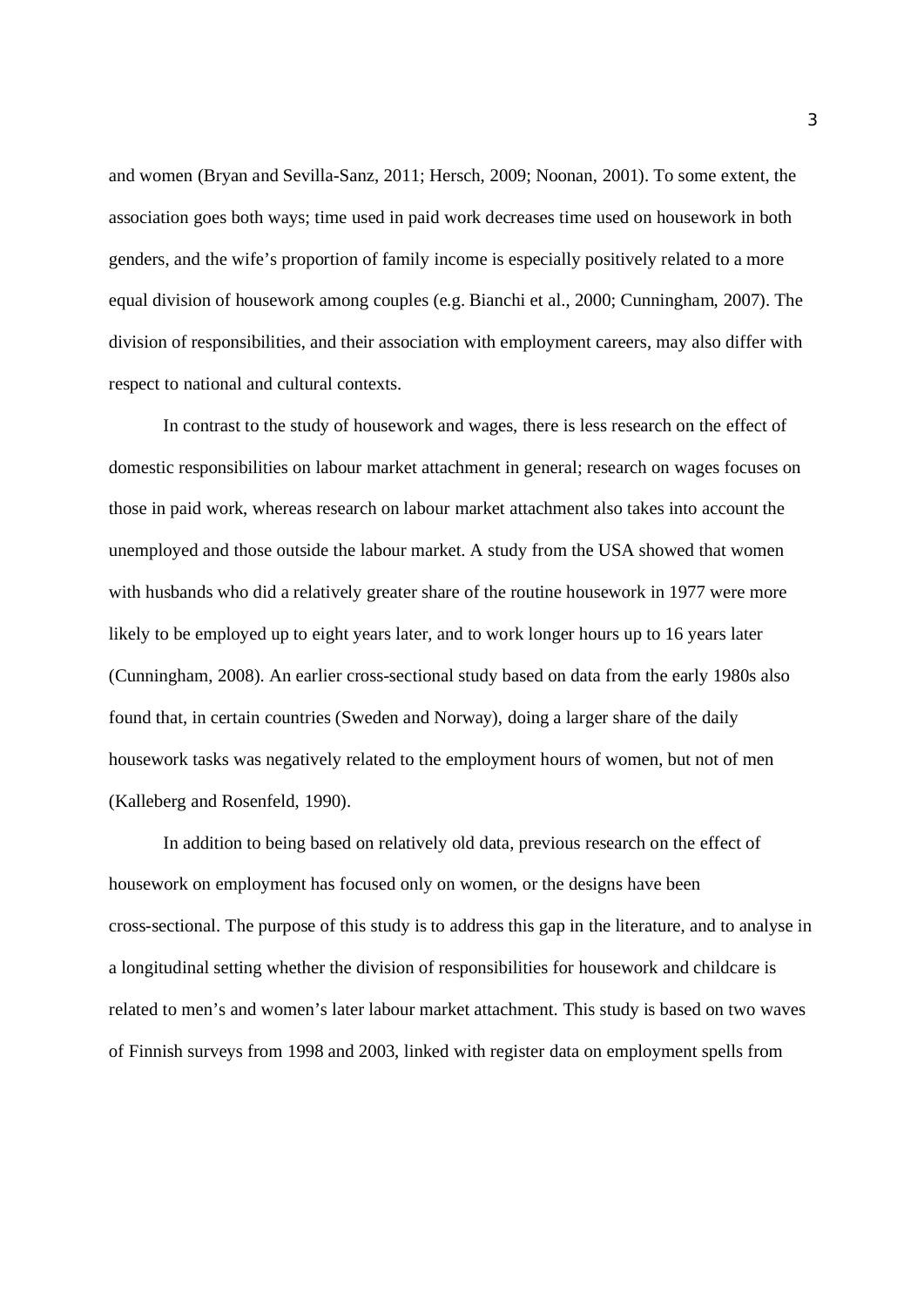1998-2011. Labour market attachment is defined as having a job contract or working as selfemployed, and not separating part-time and full-time work, or quality of job contracts.

It must be noted that combining work and family – including both childcare and housework – is not inevitably difficult; it can also be enriching and unproblematic, depending on how family responsibilities are divided among couples and the ways in which combining work and care is supported in working life and in society as a whole. This study focuses particularly on parents' own accounts of their share of the responsibility for childcare and housework – not the time used on these duties or the sense of fairness or burden related to them. The term domestic responsibilities is used to refer to both housework and childcare.

#### **Domestic responsibilities and employment**

In previous research, housework has usually been measured as the time used on different tasks, or the proportion of time used by respondents in comparison to the time used by their spouses. The division of responsibilities for housework and childcare has been used as an independent variable in studies related to psychological distress (e.g. Harryson et al., 2012), but not in studies related to employment outcomes. Family research has especially conceptualised parental responsibilities. Lamb et al. (1985) distinguished three components in paternal involvement: interaction, availability and responsibility. Interaction and availability refer to the time spent with children or being accessible for them, while responsibility has a wider meaning and cannot be measured solely with time (Lamb et al., 1985). Pleck (2010) specified the concepts further and differentiated two aspects in responsibility: indirect care and process responsibility.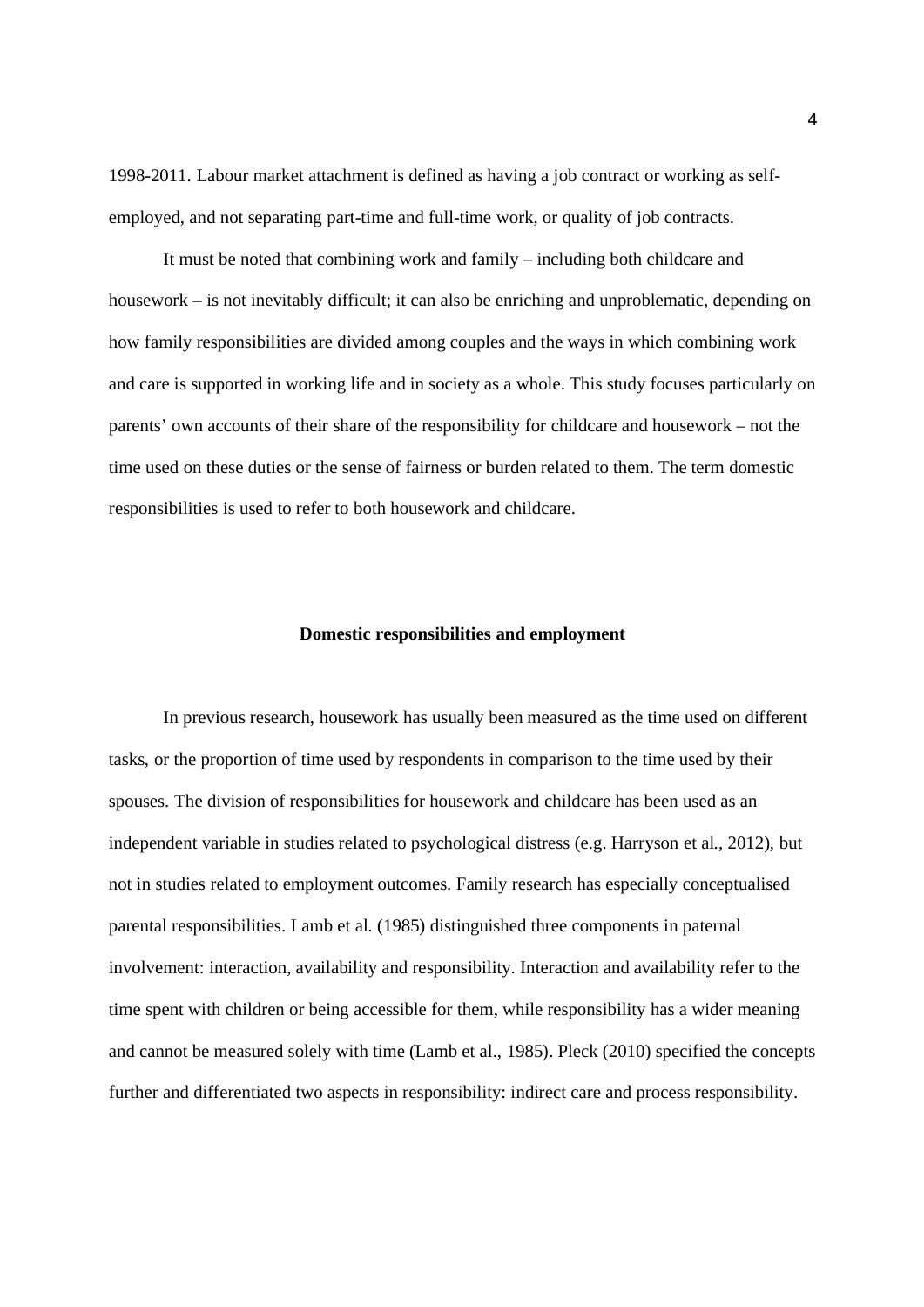The former refers to the duties "done for the child". Process responsibility refers to ensuring that all child needs in general are met – irrespective of the person who actually does the work or fulfils their needs (Pleck, 2010, p. 67). Also, others have emphasised the distinction between responsibility for children and performing tasks. For example, Leslie et al. (1991, p. 199) characterised responsibility as "ongoing perceptional state", including thinking, feeling and behaviour. Doucet (2015) distinguishes gendered moral, emotional and community aspects in parental responsibility. The latter refers to maintaining relationships with other families and social institutions. In a similar way, as parental responsibilities, being responsible for housework can refer more widely to the monitoring and planning the duties. Although these responsibilities also have a time component, the focus of this study is in the subjective feeling of responsibility.

There are different theories on the division of paid and unpaid work among couples. According to the economic theory of human capital, women and men allocate their time and specialise in different tasks to maximize the advantage for the whole family; women to the home and men to paid work (Becker, 1981). Resource-bargaining and economic-dependence theories argue that the partner with the greatest power, e.g. higher income, has a better position when negotiating the division of household duties (see Brines, 1993). These theories are gender neutral – both women and men are expected to avoid housework – but as men usually have higher wages or a better position in the labour market, they generally have more decision-making power than women do. By contrast, according to different theories on gender, doing housework, or avoiding it, can be regarded as one way of displaying gender. Gender itself is the product of doing certain kinds of tasks that are culturally regarded as feminine or masculine (West and Zimmerman, 1987; South and Spitze, 1994; Brines, 1994). Gender theories are used to explain why household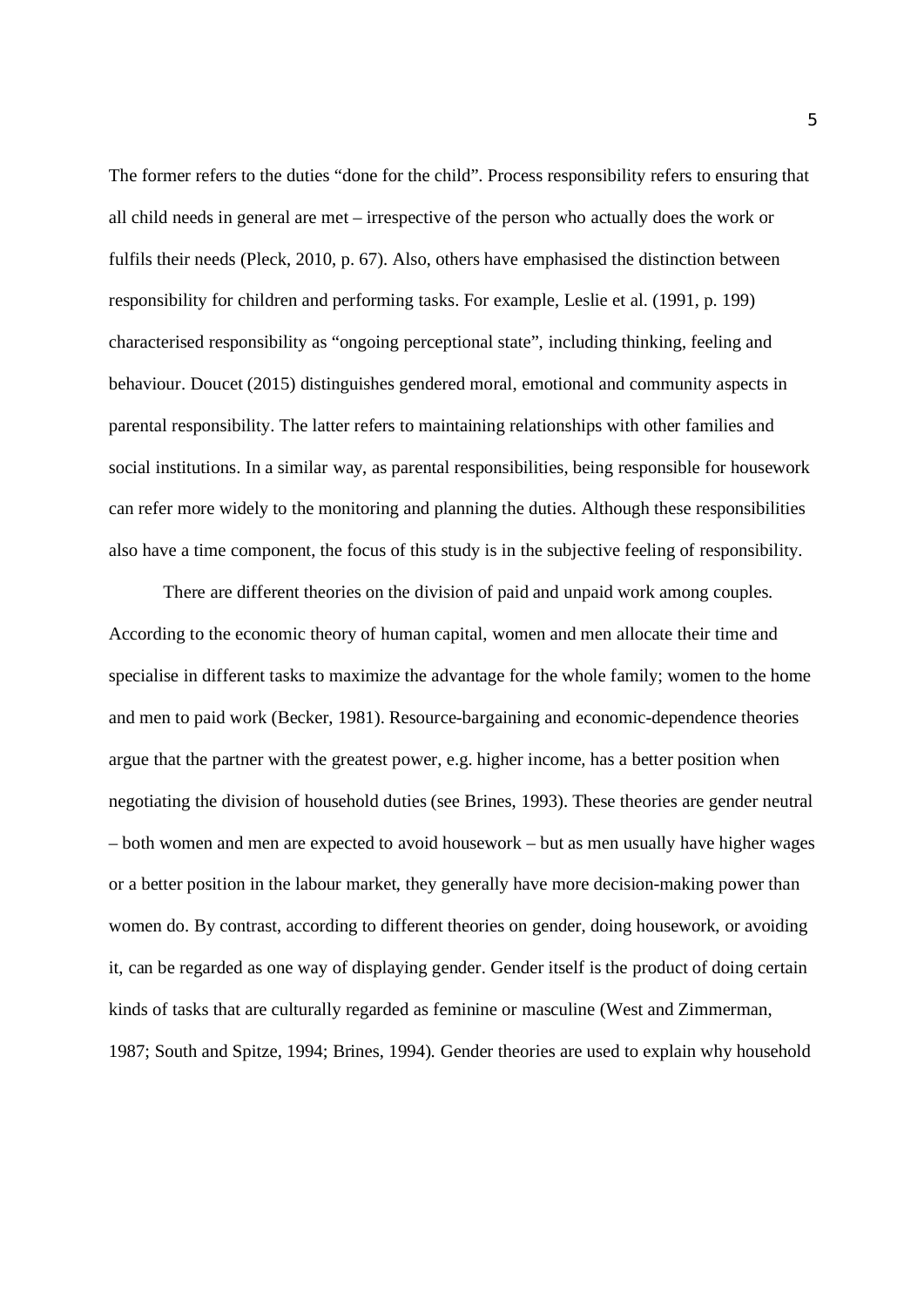tasks are not always divided according to relative resources, but even in an opposite way (Bittman et al., 2003; Brines, 1994).

More recent studies have taken macro-level factors into account, explaining the division of unpaid and paid work (see Lachance-Grzela et al., 2010 for a review; Bühlmann et al., 2010). For example, the availability of parental leaves for men is positively related to the father's time used for housework (Hook, 2006). Eventually, the division of unpaid and paid work in families reflects the ways in which gender relations are organised in certain cultural, economic and political contexts and time periods (Coltrane, 2010). As the sample of this study comes from a single country, conclusions on the effects of the certain context cannot be made. However, any results must be interpreted taking into account the characteristics of the contexts of the study. Therefore, the Finnish family policies and gender equality in the labour market are described in more detail in the following chapter.

Whatever the logic behind the division of domestic labour, having greater responsibilities for housework or children may relate to lower wages and weaker employment opportunities in many ways. As the division of unpaid work in general, these effects may also vary according to gender, cultural and institutional contexts, depending on the ways in which combining work and care is supported. It has been suggested that the responsibilities restrict the time and effort available for paid work and the range of jobs that can be combined with family life (Becker, 1985; Coverman, 1983). The partner taking greater responsibility may not have the option of working overtime, traveling or taking a job in a difficult location (Coverman, 1983). Similarly, it is possible that care and domestic roles suffer from the decisions made in favour of working life. Different organisational or national family policies, such as shortened working hours, help combining work and care but also can have negative effects on a career. Both mothers and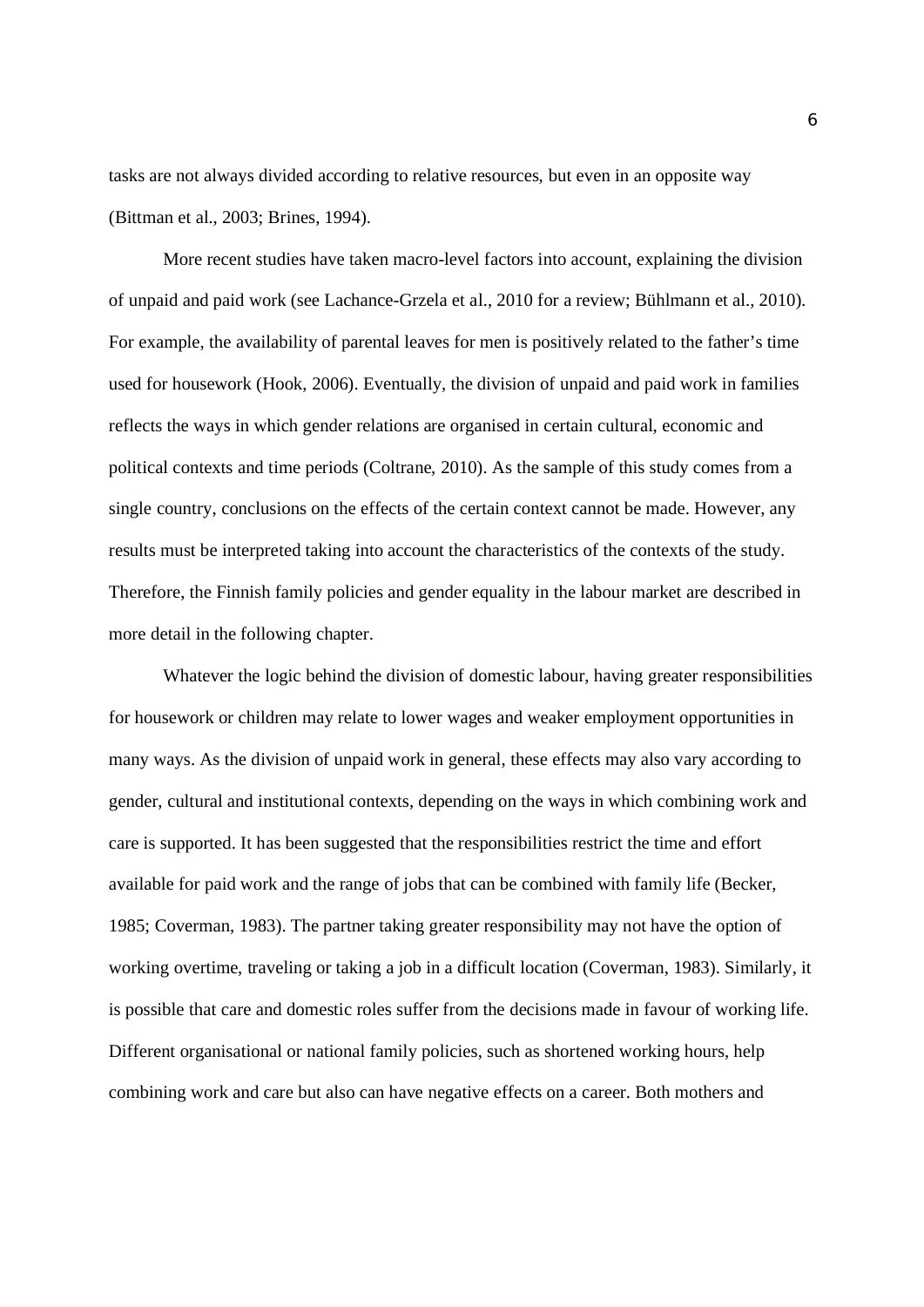fathers may face "a flexibility stigma" and have lower wages or career opportunities, if they reduce employment for family reasons and act against the ideal worker norm (Williams et al., 2013; Coltrane, 2013). Some studies, but not all, have found that this stigma is stronger for men than for women, as taking caring roles is especially in conflict with men's traditional breadwinning role (see Williams et al., 2013).

Finally, to some extent, personal preferences explain both taking domestic responsibility and orientations in working life (e.g. Halrynjo, 2009). These preferences can also change during the course of life, partly shaped by structural constrains and possibilities (Halrynjo and Lyng, 2009).

Previous research has analysed the family-related predictors of different kinds of employment patterns among men and women. Using German data, Biemann et al. (2012) showed that married women and women with children were less likely to follow a stable career path than married men and men with children. Another study, based on the US National Longitudinal Survey of Youth, showed that child-rearing was related to weaker labour market attachment among women but not among men (Huang et al., 2011). This study aims to expand on this body of empirical research by analysing the role of domestic responsibilities, which includes both housework and childcare, on the labour market attachment of fathers and mothers. When the long-term effects of the division of domestic responsibilities on later labour market attachment are examined, the purpose is not to underestimate the causal connections of employment on housework or the role of individual orientations or institutional and cultural factors. Instead, the purpose of this study is to empirically analyse the association in a certain context, when controlling for possible intervening factors related to prior employment and family. As the national context and institutional structures play a role in the division of unpaid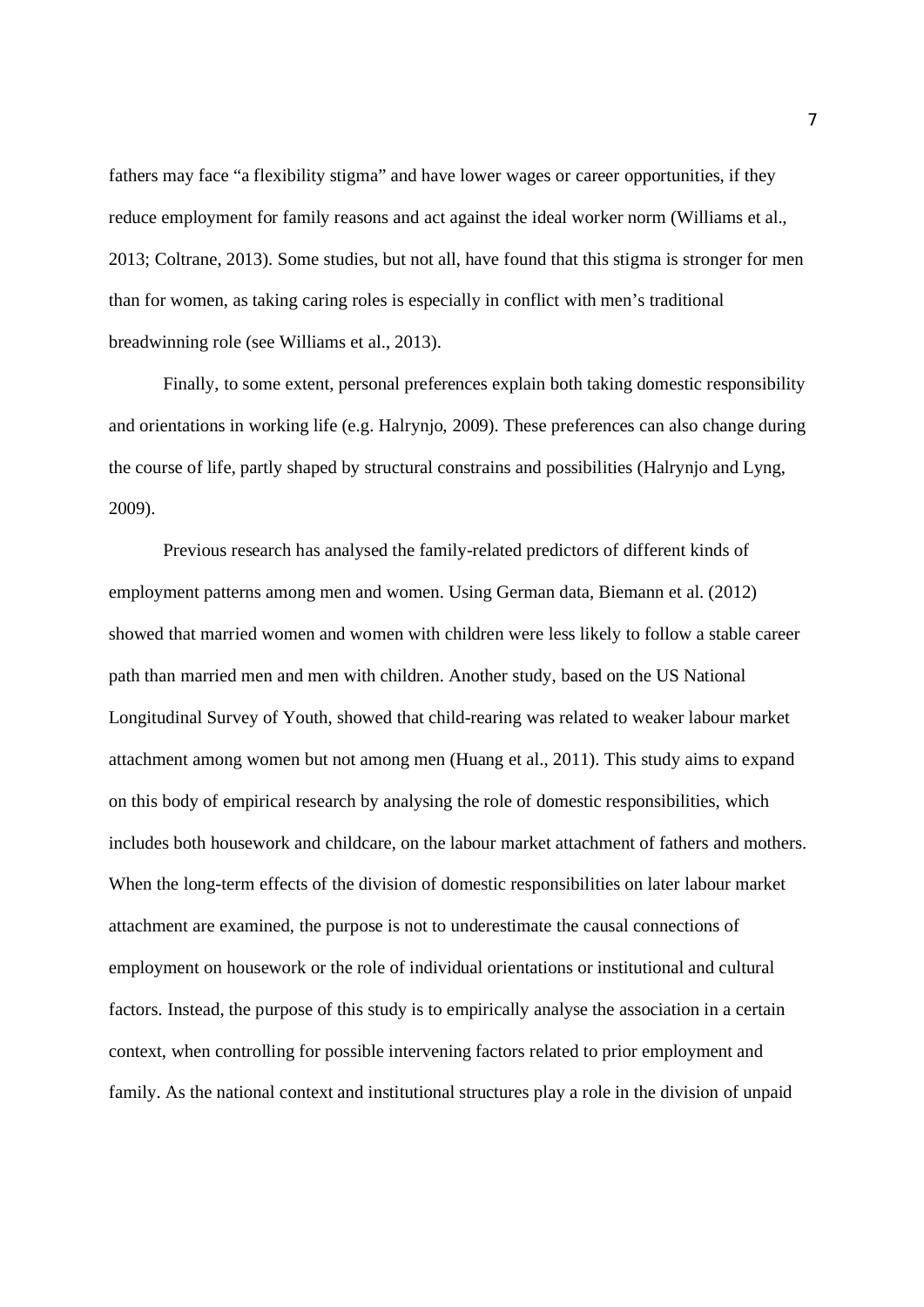work in families and men's and women's opportunities in the labour market, we next characterise the context of the present study.

## **The Finnish Context**

This study is based on data from Finland, a Nordic country with relatively generous and gender egalitarian policies that support the combination of work and family (Ray et al., 2010). For example, legislation includes the universal right to public childcare, the opportunity to take leave from work until the child is three years old, and the possibility to leave work to care for a sick child. In this context, the responsibilities for childcare in particular may not affect opportunities to engage in paid employment as much as in countries with less supportive institutions.

The availability and structure of family leave is especially a possible factor affecting the division of domestic responsibilities. In Finland, maternal leave is four months, parental leave is 6 months, and childcare leave is available until the child is three years old. Mothers take the majority of parental leave and child care leave that could be divided between the parents as they wish. Fathers typically take a short leave (1-18 days) allowed to them when the mother is also on leave (see e.g. Salmi and Lammi-Taskula, 2015). These basic components of family leave have remained somewhat the same during the 1990s and 2000s. The father's share of parental leave has been especially developed in the 2000s. Fathers were given their own quota in parental leave in 2003 (a father's month), and their quota has been gradually developed and lengthened to nine weeks in 2013 (and named paternity leave) (Saarikallio-Torp and Haataja, 2016). The share of fathers taking parental leave has increased accordingly from 4 % in 1998, 11% in 2004 and 31% in 2012, as in 2003-2012; the numbers also included those taking the father's month. In the 1990s and early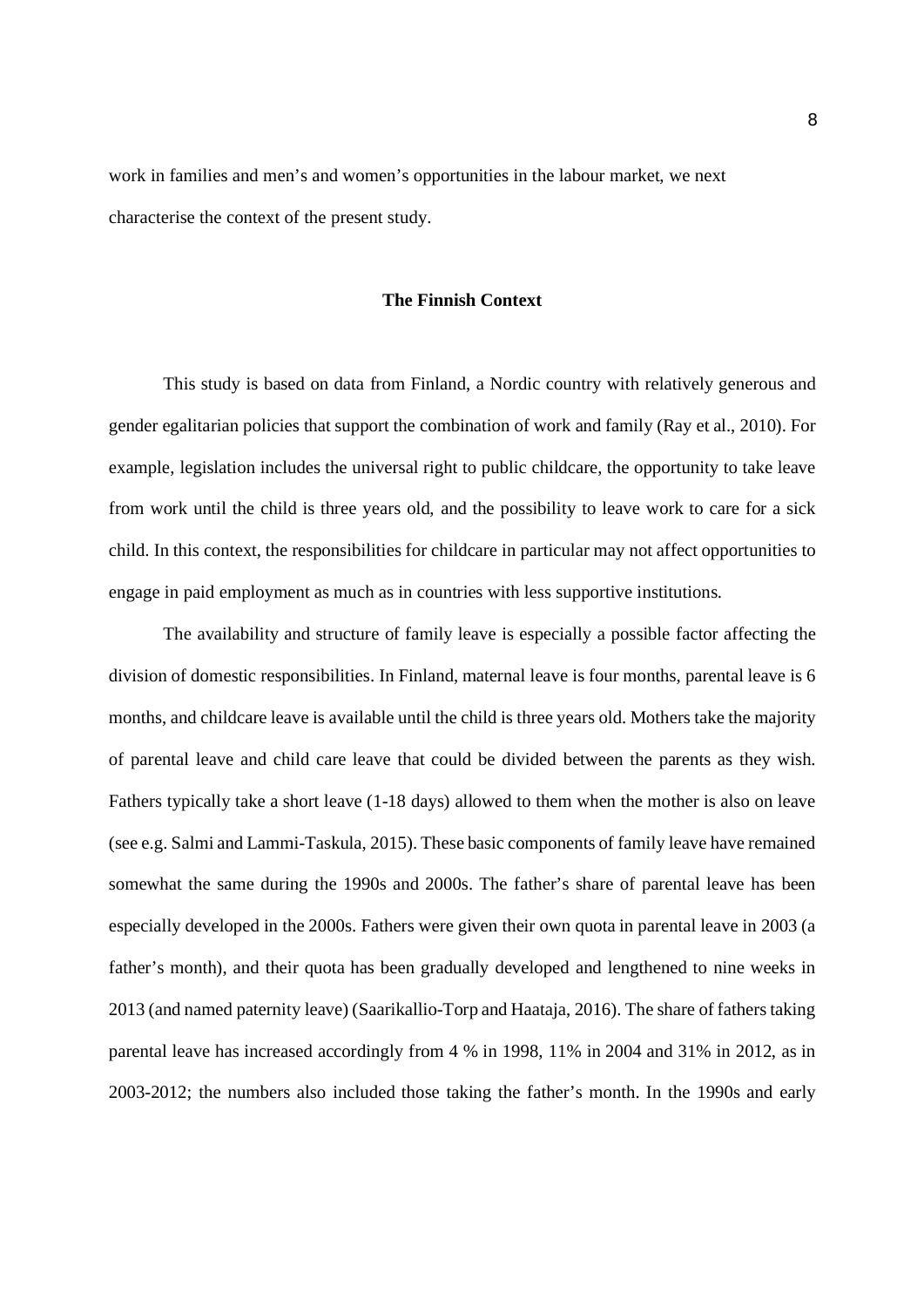2000s, the average number of leave days among fathers taking parental leave was 64-65, while in 2012, it was only 18 days (see more details in Salmi and Lammi-Taskula, 2015; Social Insurance Institution, 2015).

Mothers take leave, on average, 20 months per one child (Haataja and Juutilanen, 2014). As mothers use the majority of family leaves, their employment rates are lower than fathers, especially when children are small. For example, in 2014, the employment rate of mothers with children under 3 years was 47%, with the youngest children aged 3-6 years, it was 82%, and 7-17 years 87%. The respective numbers for men were 90%, 89% and 91% (Statistics Finland, 2016; see also Statistics Finland, 2014).

In Finland, working part-time is relatively rare. In the 2000s, the proportion of women working part-time was 17-19%, and the proportion for men has varied between 7-9% (Statistics Finland, 2016). In 2010, 18% of employed mothers with children under school age and 15% of mothers with children of school age worked a maximum of 30 hours a week, whereas the same proportions for fathers were two and six percent (Miettinen and Rotkirch, 2012, p. 36).

Women are more commonly temporarily employed (19%) than men (13%), work more commonly in the public sector (40%) than men (15%), and their wages are, on average, 83% of men's wages (Statistics Finland, 2016). In 2014, 53% of upper-level white-collar workers and 68% of employees with managerial position were men (Ibid.)

A woman's share of time used on housework and the gender segregation of household tasks has decreased only slightly in recent decades (Pääkkönen and Hanifi, 2011, pp. 25-26). Nevertheless, the responsibility for childcare is more commonly equally divided between partners than the responsibility for household tasks (Kiianmaa, 2012, pp. 50−55). For example, in half of families with two parents, the responsibility for childcare is equally divided between mother and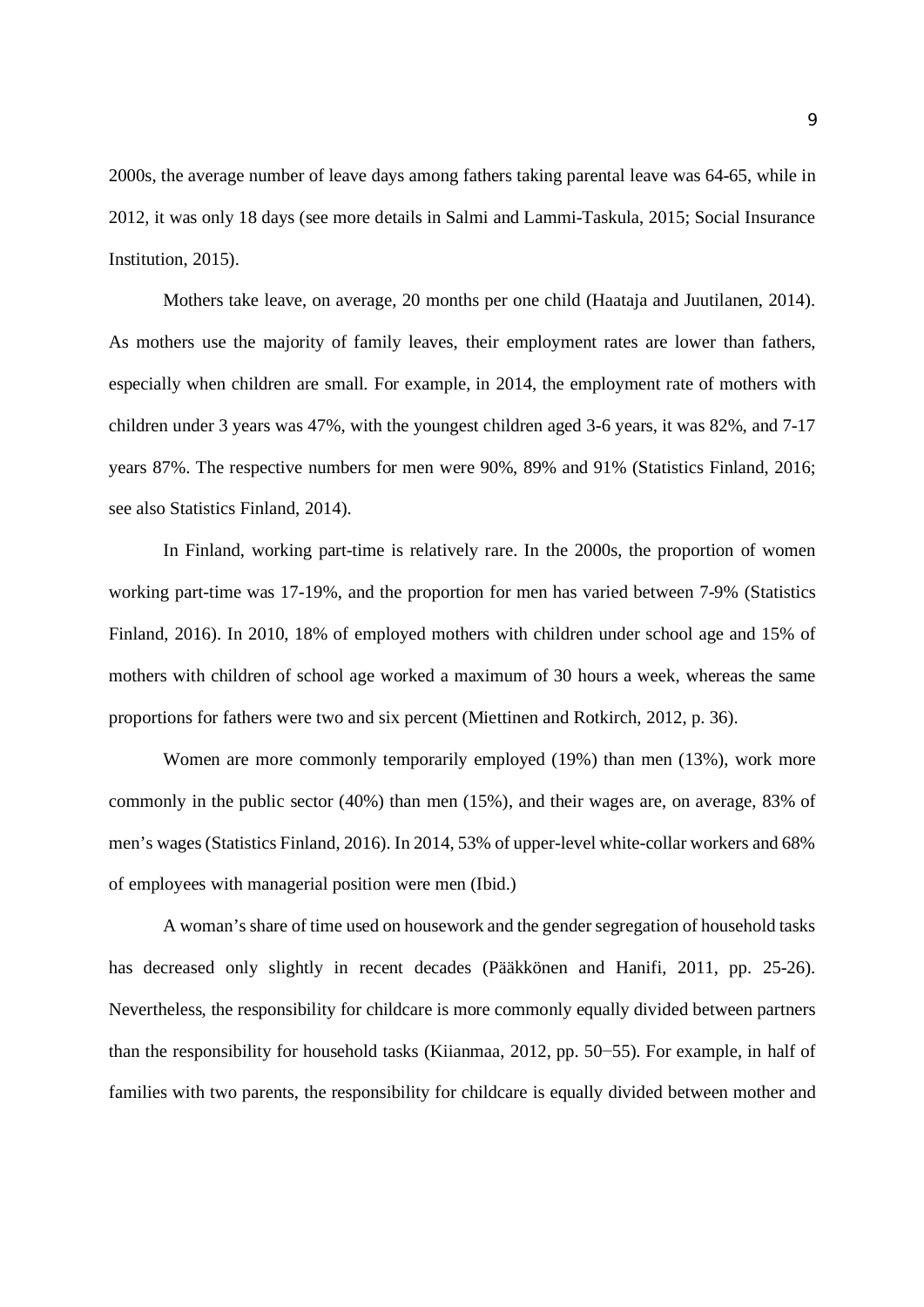father, whereas the responsibility for cooking is equally divided only in 22% of families (ibid., pp-53-54).

## **Aim of the study**

Based on previous studies on housework and wages, our hypothesis is that the shouldering of greater family responsibilities would be related to weak labour market attachment among both men and women. Previous studies relating to our research question have not had separate indicators for housework and childcare responsibilities (e.g. Cunningham, 2008). Thus, we do not have separate hypothesis regarding the effects of childcare and housework responsibilities but expect them both to be related to weaker labour market attachment. Finland, like the other Nordic countries, can be regarded as an egalitarian society supporting the combination of work and childcare. Nevertheless, inequalities between men and women in the labour market and domestic sphere remain. This, together with the gender differences described above, gives reason to separate the analyses for men and women.

# **Data and methods**

The data comes from the Health and Social Support study, which began in 1998 with a postal survey that was sent to four age groups (aged 20−24, 30−34, 40−44, and 50−54 years old). In 1998, the survey achieved 25,901 accepted responses, which was 40% of the original sample (Korkeila et al., 2001). In total, 19,629 people (80%) participated in the 2003 follow-up survey, which was posted to the respondents of the 1998 survey who were still living in Finland. Of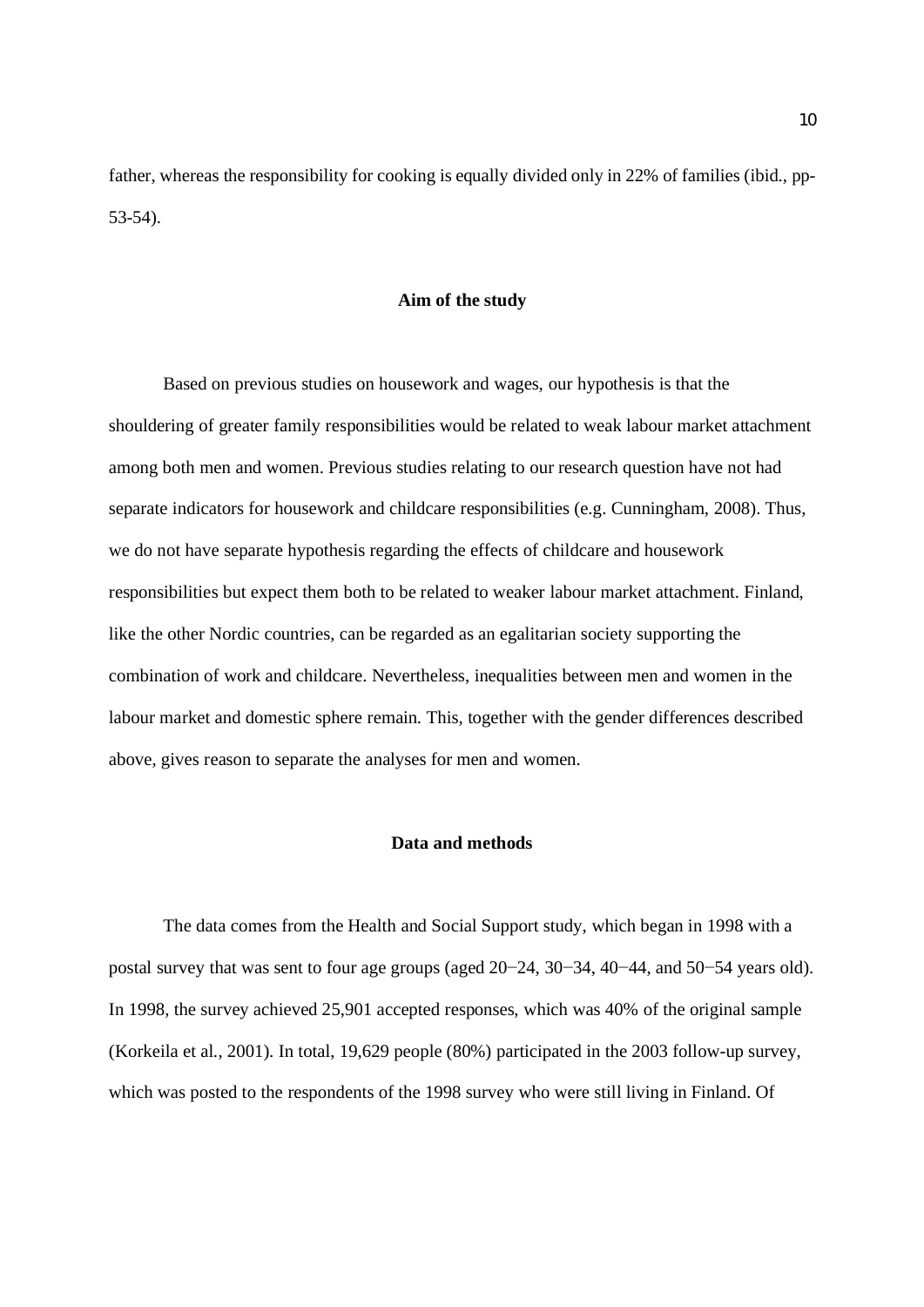these recipients, 19,009 (97%) consented to the linking of their survey answers to the registers. One of the registers included starting and ending days of employment spells between 1998 and 2011 (see below).

Two age cohorts were chosen for the study; those in their 30s and 40s at the baseline in 1998, i.e. those who were likely to no longer be students but were likely to remain in the labour market for the following  $10-15$  years ( $n = 8,989, 47.3%$ ). From this group, those who reported living with a partner and having children in their household in both survey years (1998 and 2003) were selected, thus obtaining a total of 4,418 respondents (49.1%). From the remaining sample, those with data missing from the National Pension Register (*n* = 34, 0.8%) and those who died during the follow-up prior to 2011 ( $n = 30, 0.7\%$ ) were excluded. Also, those who reported receiving a disability pension in 1998 or 2003 ( $n = 45$ , 1%) were excluded. The final sample consisted of 2,691 women and 1,618 men. The sample of women is 37% of the female respondents in their 30s and 40s from the original cohort, and the proportion for men is 32%, respectively.

According to the non-response analysis, women responded more actively to the baseline survey in 1998 than men did (Korkeila et al., 2001). Among women, the response rate was highest among the youngest age group; whereas for men, the rate was highest among the oldest age group.

## *Dependent variables*

The measure of labour market attachment is based on the recordings of the National Pension Register. This register is compiled and maintained by the Finnish Centre for Pensions,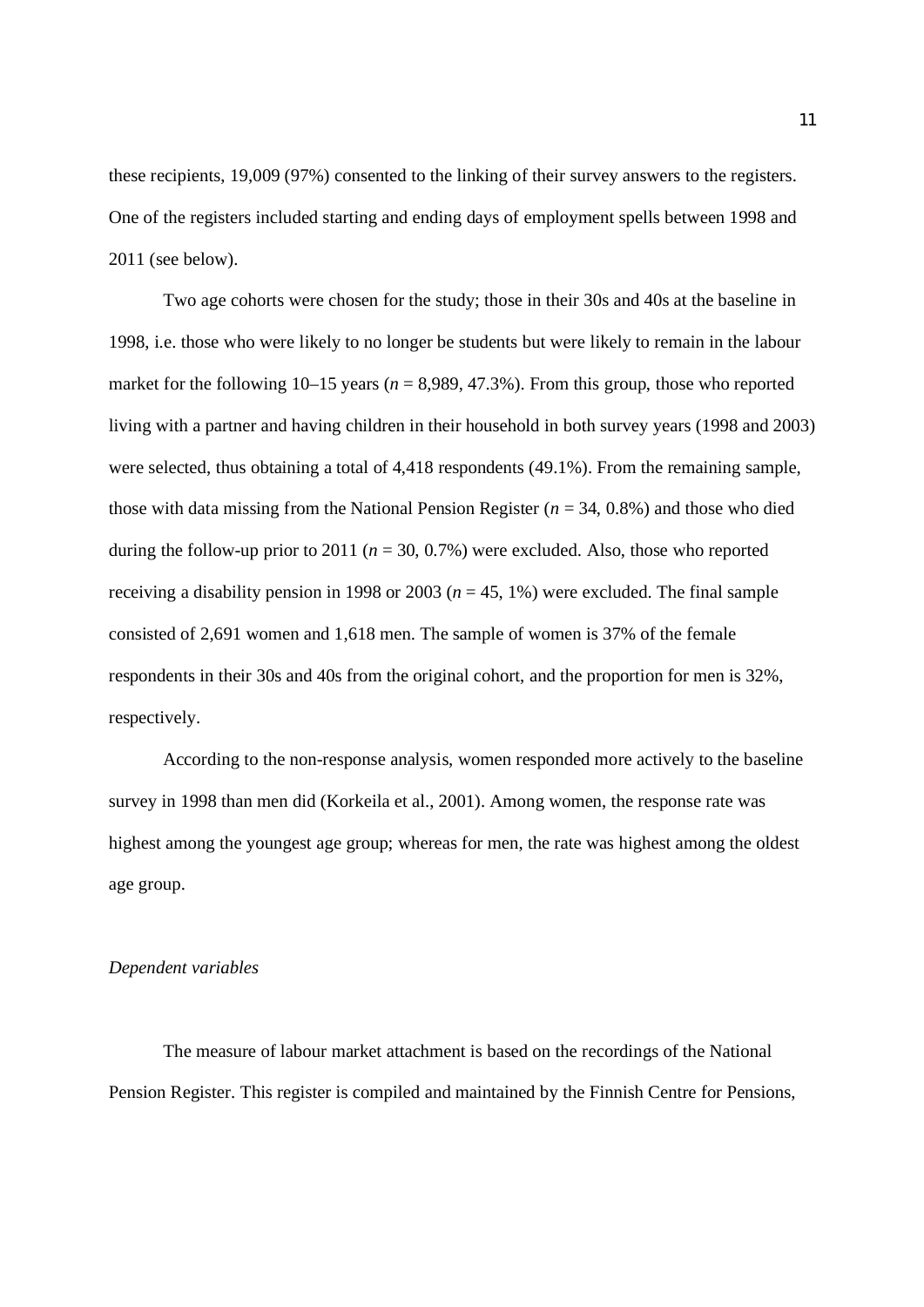and it includes information on all work that has been insured according to earnings-related pension acts, i.e. periods of employment in the public and private sector, and periods of self-employment.

Information on employment periods from 2004 to 2011 was calculated into variables indicating the number of months in employment during each calendar year. The values range from 0 to 12 per year, and the number of time points (i.e. calendar years) is eight. These data were linked with the survey data. This longitudinal information was categorised into different developmental groups using latent class growth analyses (see below). These latent groups were used as the dependent variables.

## *Independent variables*

The independent variables were measured with surveys in 1998 and 2003. In both years, responsibility for housework and childcare was asked with the question "How is the responsibility for children, other relatives, and household tasks divided in your home?" The respondents were asked to separately rate the division of responsibilities for children at preschool age, children at school age, adult children, and housework. The options were *1 = all of the responsibility is on someone else, 2 = most of the responsibility is on someone else, 3 = the responsibility is evenly divided, 4 = most of the responsibility is on me, 5 = all of the responsibility is on me,* and *6 = this does not concern me.* The last option was recoded as a missing value.

First, the mean of responsibility for childcare at different ages (preschool-age, schoolage, adult) was calculated separately for the years 1998 and 2003, so that the values given were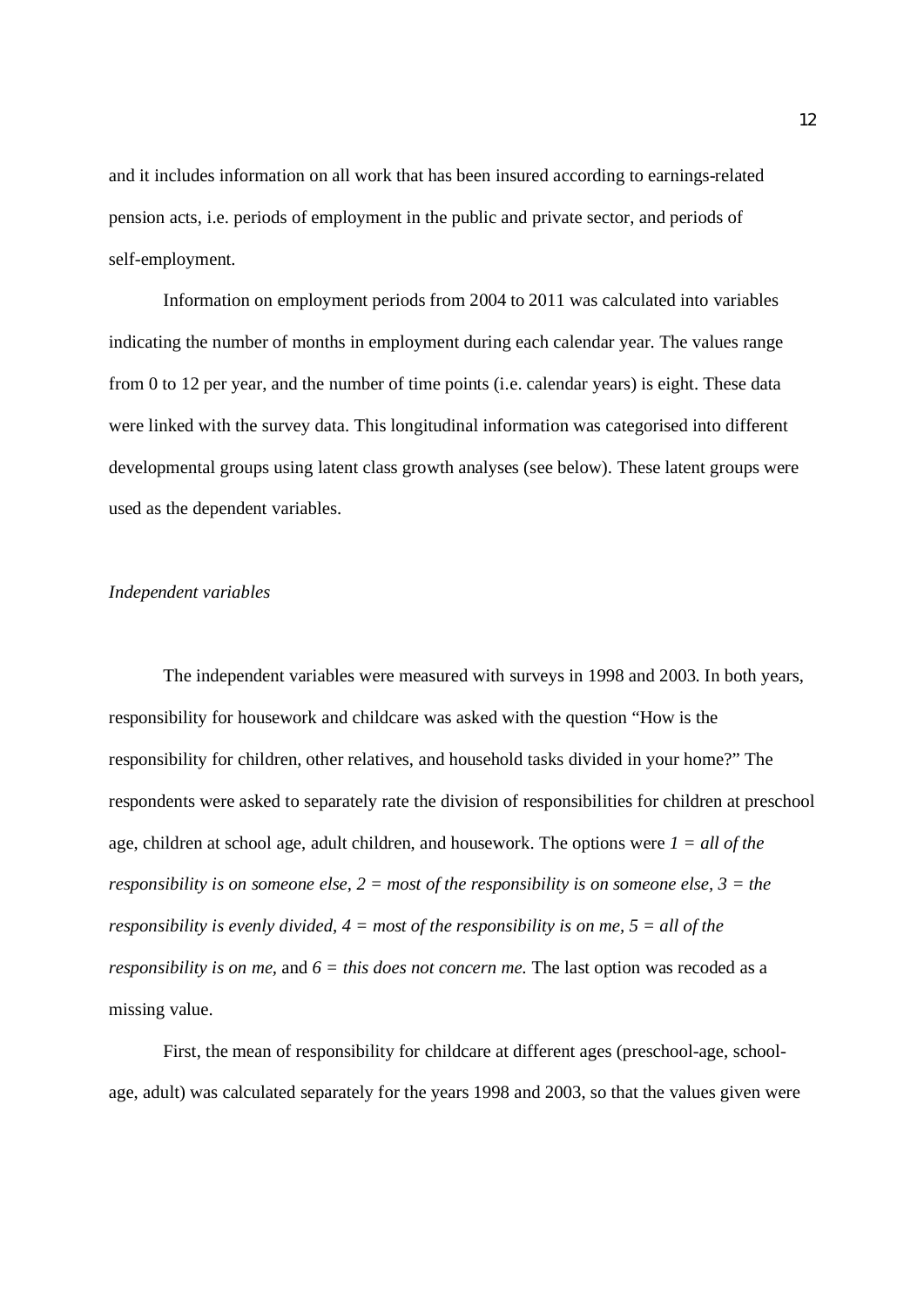added up and divided by the number of items answered. Next, the mean responsibility for childcare for both time points together was calculated. Also, the mean responsibility for housework in 1998 and 2003 together was calculated. Only responses with answers in both survey years were accepted for the means. The mean value of responsibilities at the two time points may be considered to reflect the responsibilities in a more reliable manner than a single reply, which could be affected by the specific circumstances of that occasion. The mean values range from 1 to 5, a higher score meaning greater responsibilities.

#### *Control variables*

Control variables were mainly based on the surveys of 1998 and 2003. Prior labour market attachment was expected to be the most important factor to take into account when analysing the association between domestic responsibilities and later labour market attachment. The self-reported employment status in both 1998 and 2003 was categorised as a dichotomous variable (employed full-time vs. not). The register data on employment spells was also used to control for the respondents' prior labour market attachment. This was measured as the number of months employed in 1998–2003 (ranging from 0 to 72 months). Having a full-time job and higher number of employment months was expected to predict a stronger labour market attachment in the follow-up.

Other control variables consist of demographic and family-related factors and values. Age cohort was used as a dichotomous variable (30–34 years vs. 40–44 years old in 1998). Those in the younger age cohort may be more likely to have small children, while those in the older cohort have a more stable attachment to the labour market in the baseline. Socioeconomic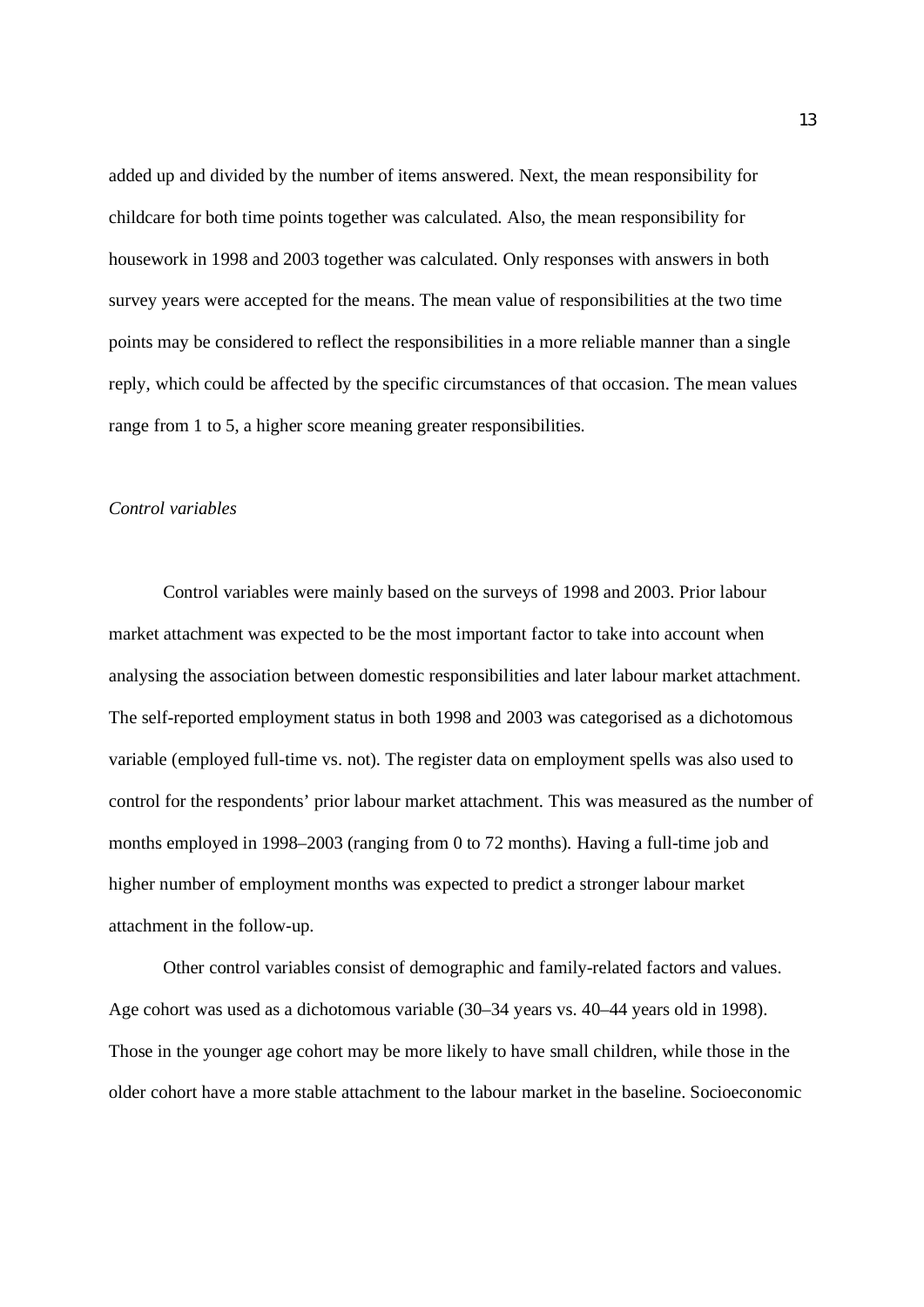background was measured by education and classified into three categories based on the 2003 survey: basic, vocational and higher education (including college and university degrees). It was expected that higher education relates to a more stable labour market attachment. To some extent, education is a proxy to wage level, as the data does not include actual wages. Educational level, as well as working time, may also affect the ways in which domestic responsibilities are divided between partners. A variable indicating day work was included from the 2003 survey so that value 1 means regular day work (in respondents' present or latest job), and 0 means all other kinds of working times (shift work, night work, day work with night shifts, and other working times). The partner's employment status was dichotomised into full-time employed vs. not in both 1998 and 2003. The partner's full-time job may be related to both the share of domestic responsibilities and the respondent's employment status. The actual burden caused by domestic responsibilities may vary according to the partners' employment situation. In addition, the respondent's pressure to work may depend on the fact whether their partner is working full-time or not. The age of the children in 1998 was recorded as a dichotomous variable, indicating whether there were children under 3 years old in the household or not. The number of children living in the household in 2003 was recorded in one of three categories (1 child, 2 children, 3 or more children). The nature and division of responsibility for the children was expected to change as the children grew, and to be related to the parents' labour market attachment. The responsibility for children and housework was expected to be more unequally divided (i.e. with women taking more responsibility) in families with small children and a higher number of children. Also, personal preferences or orientation to work may affect both time used on housework and status on the labour market. In the present study, a variable indicating the importance of work to people in general was available and used as a covariate. It was based on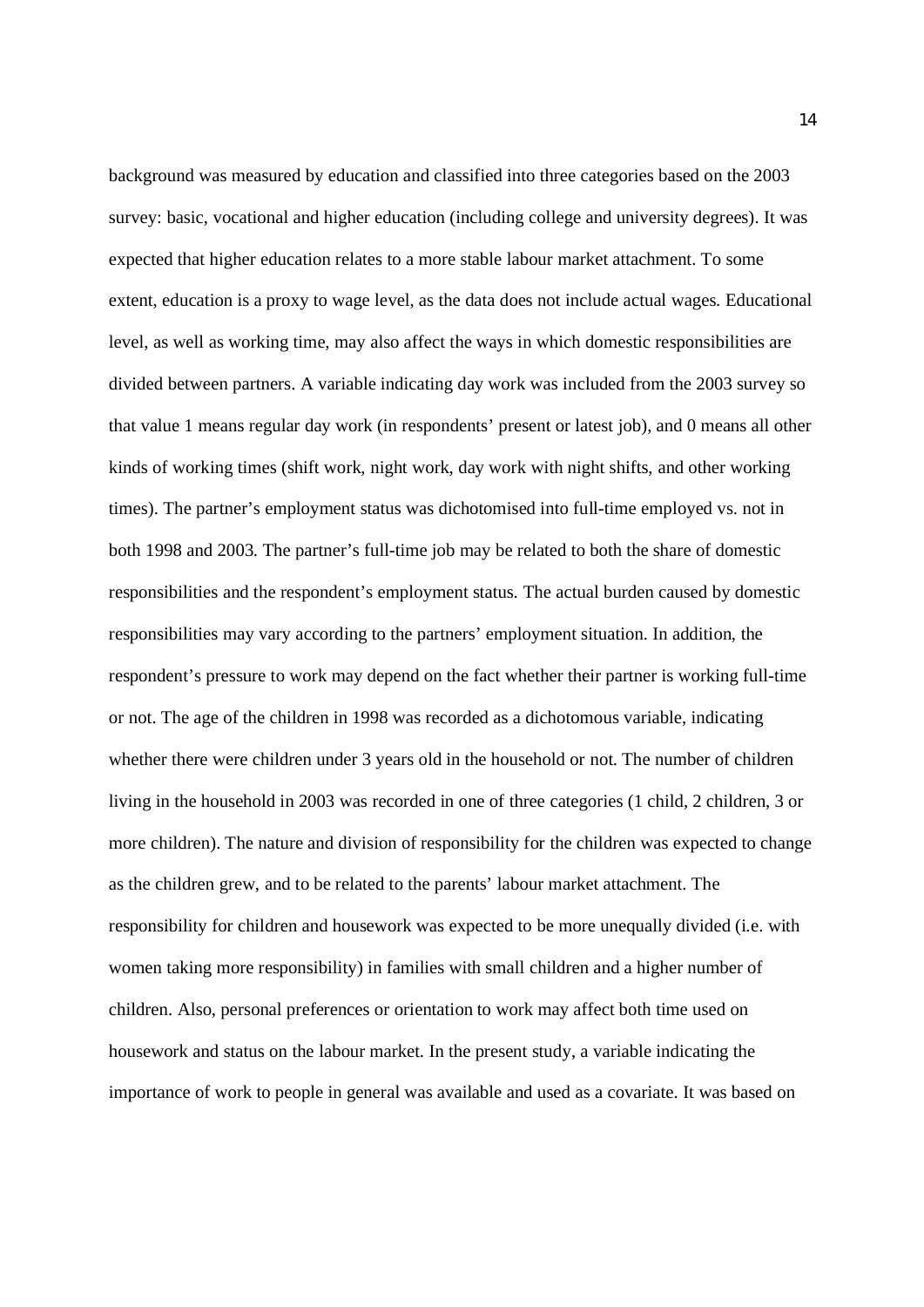the question: "It is said that because work is so important to the individual, people should work for as long as possible. What do you think about this claim?" The alternatives were dichotomised into a variable in which "1" means that work is important (*definitely agree, somewhat agree)* and "0" means not important *(neither disagree nor agree, somewhat disagree, definitely disagree*).

## *Analysis*

The data on labour market attachment for 2004−2011 was first examined with latent class growth analysis (Nagin, 2005). The distribution of the labour market attachment was skewed, as the majority of respondents were employed for a full 12/12 months of every year. Among women, the proportion of full attachment varied between 83% and 89%, and among men between 89% and 92% per year. The data was analysed assuming negative binomial distribution, which is suitable for a skewed count variable. A quadratic growth factor was included in all models. Bayesian information criteria (BIC), a Lo, Mendell, and Rubin (LMR) (2001) likelihood ratio test (Nylund et al., 2007), and substantive criteria were used in choosing the best-fitting solution and the number of latent groups. In the latent class growth analysis, Mplus version 7 was used (Muthén and Muthén, 1998−2012). Men and women were analysed separately.

The associations between the independent variables and labour market attachment trajectories were analysed using the Chi-squared test, one-way analysis of variance, the Kruskal– Wallis test, and multinomial logistic regression. In latent class growth analyses, individuals' assignment to latent groups is based on probabilities. The most likely latent class was used because the entropies and average posterior probabilities turned out to be high (over 0.9; see below), indicating good class separation in the models.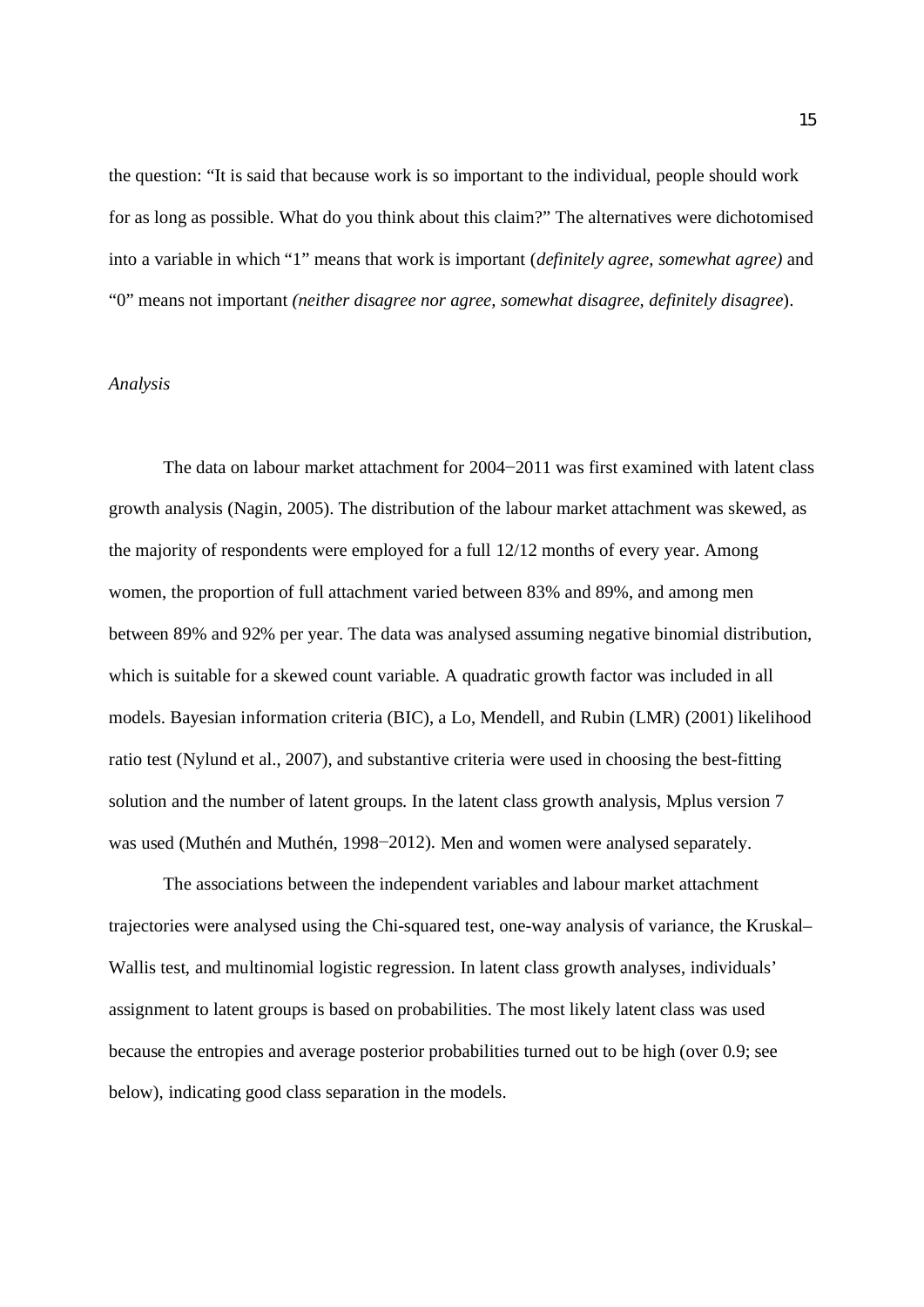First, the unconditioned association of the independent variables on the trajectories is presented. Then, the control variables are included in two phases. At first, previous status in the labour market is controlled for, as it can be regarded as the most important factor explaining the respondent's later labour market trajectory. Second, all other covariates described above that could intervene with the possible association between responsibilities and labour market attachment are included in the analyses.

## **Results**

### *Women's labour market trajectories*

Using latent class growth analysis, four relevant trajectories for labour market attachment were identified among women. The four-class model was supported by better BIC values compared to models with one to three classes, and by a significant LMR likelihood ratio test. The average posterior probabilities (0.96 and above) and entropy (0.96) were high, indicating good class separation. In the four-class model, the trajectories of labour market attachment were *strong attachment* (72.2%), *strengthening attachment* (9.2%), *weakening attachment* (5.8%), and *weak attachment* (12.7%) (Figure 1).

## FIGURE 1 HERE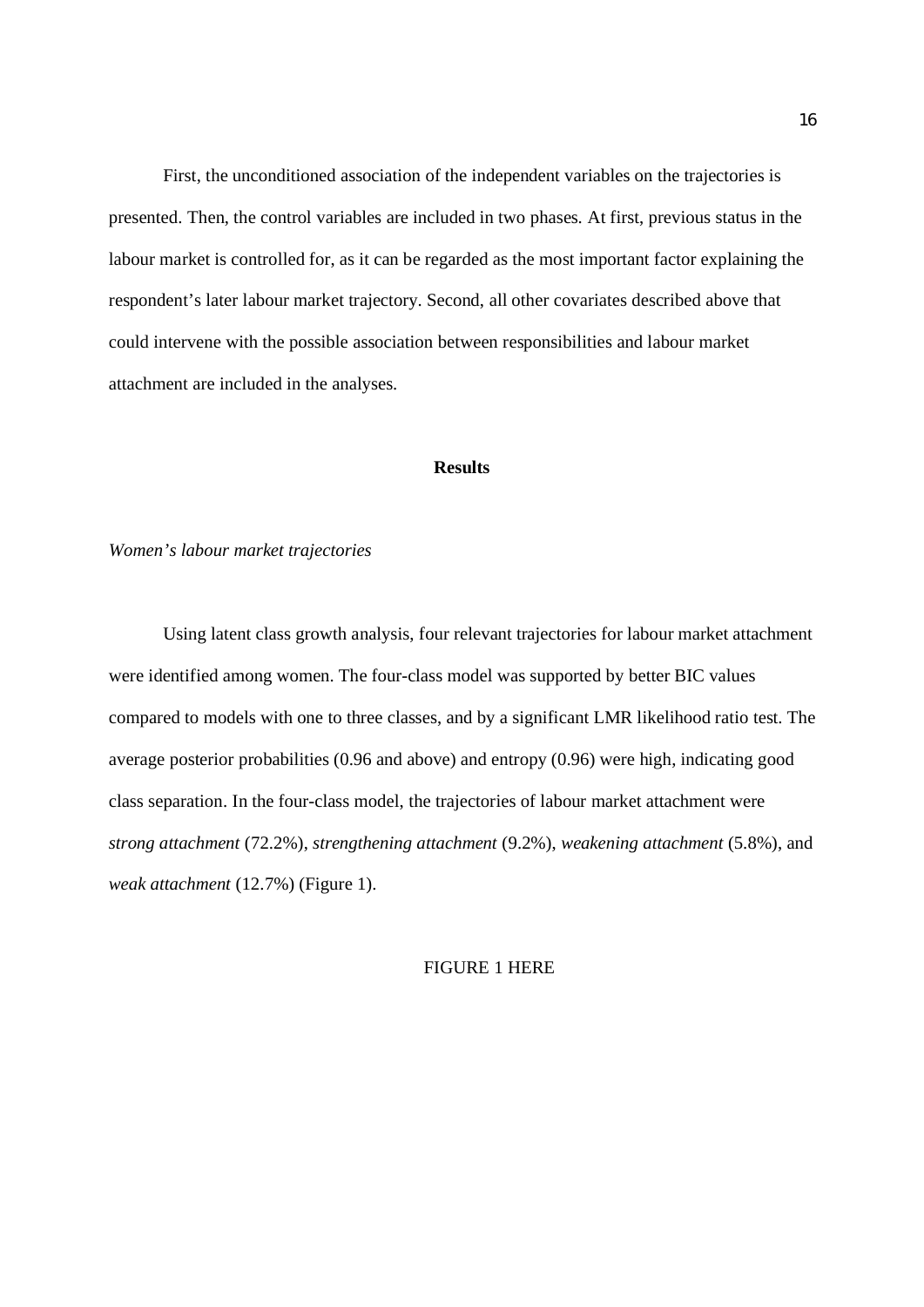### *The characteristics of trajectories among women*

Those with a strong attachment were most commonly employed full-time in both 1998 and 2003; whereas, prior full-time employment was least common among those with a weak attachment (Table 1). Those with strong and weakening attachments were most commonly continuously employed between 1998 and 2003 when measured as the number of months employed.

Those with the trajectory of a strengthening or weak attachment more commonly belonged to the younger age cohort and had small children at the baseline in 1998 than those assigned to the strong and weakening trajectories. In addition, having three or more children in 2003 was more common for those with a strengthening or weak attachment.

Educational level was highest among those with strong and strengthening attachments and lowest among those with a weak attachment. Women with a weak attachment were least commonly in regular day work in 2003 and had least commonly a partner working full-time in 1998.

Women with a weak labour market attachment in 2004–2011 reported having more responsibility for housework on average during the preceding years in 1998-2003 than women assigned to all other trajectories. Women with strong and weakening attachments had less responsibility for childcare than women assigned to the other two trajectories.

#### TABLE 1 HERE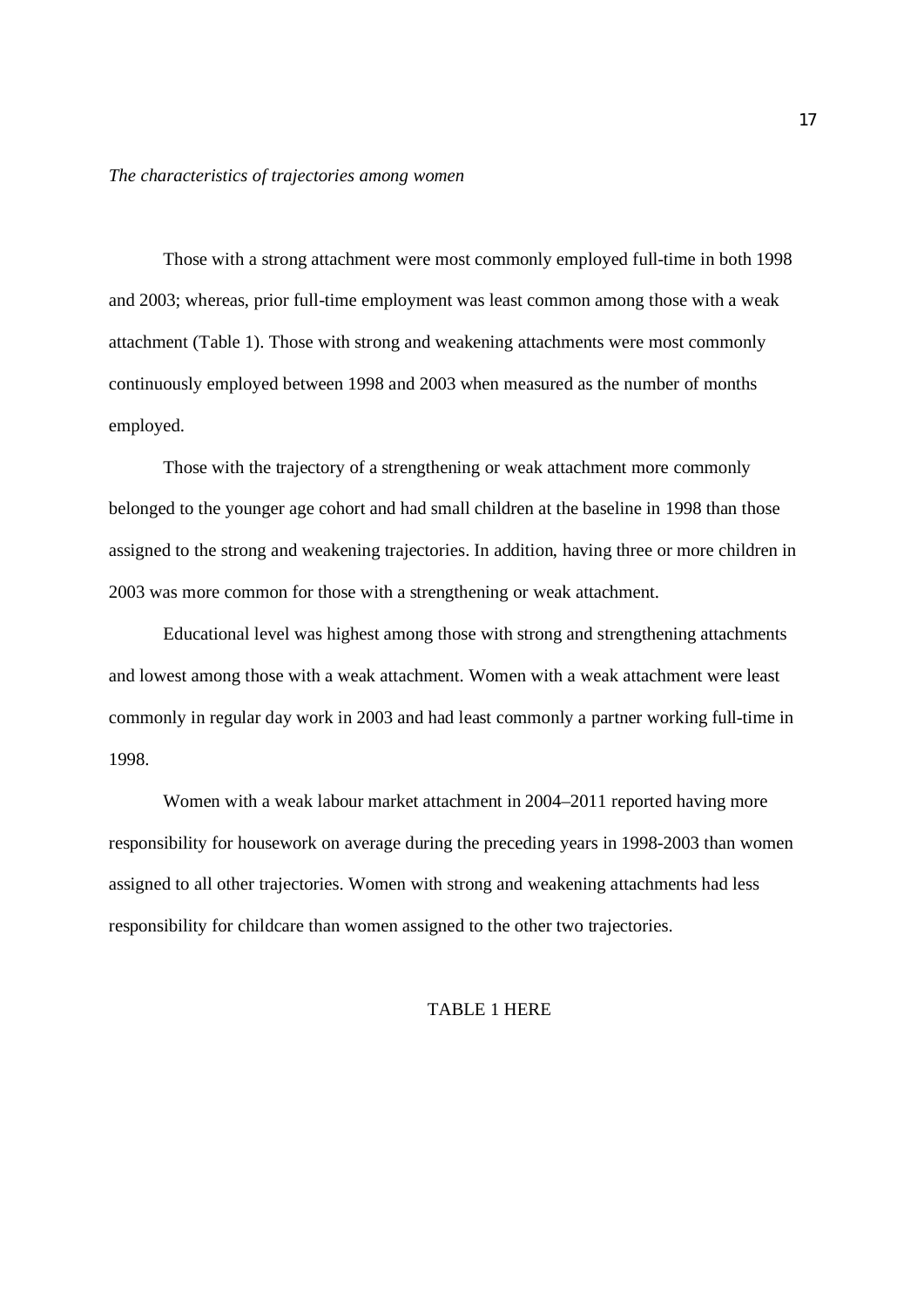## *The results of multinomial logistic regression analyses among women*

In multinomial logistic regression analysis, the strongest trajectories were chosen as the reference categories. The results show the risk of being assigned to weaker trajectories rather than to the stronger ones when having greater responsibility for housework or childcare.

Compared to strong attachment, greater responsibility for housework was related to weak attachment in the multinomial logistic regression analysis (Table 2, Model 1), but the association was not statistically significant after adjusting for prior labour market attachment, measured as employment months and full-time employment (Model 2), and other control variables (Model 3). After adjusting for the control variables, greater responsibility for housework reduced the probability of membership in the strengthening labour market attachment group compared to the strong trajectory (Models 2 and 3). In comparison to strong attachment, having greater responsibility for childcare was related to strengthening and weak attachment (Model 1), but these associations were no longer significant when adjusting for prior labour market attachment and other control variables (Models 2 and 3).

Compared to those with a strengthening attachment, those with greater responsibility for housework were more likely to have a weak attachment to the labour market (Model 1). This association remained significant when controlling for prior employment months, full-time employment (Model 2) and other background variables (Model 3). Having greater responsibility for childcare was not related to a weak attachment when compared to a strengthening attachment.

## TABLE 2 HERE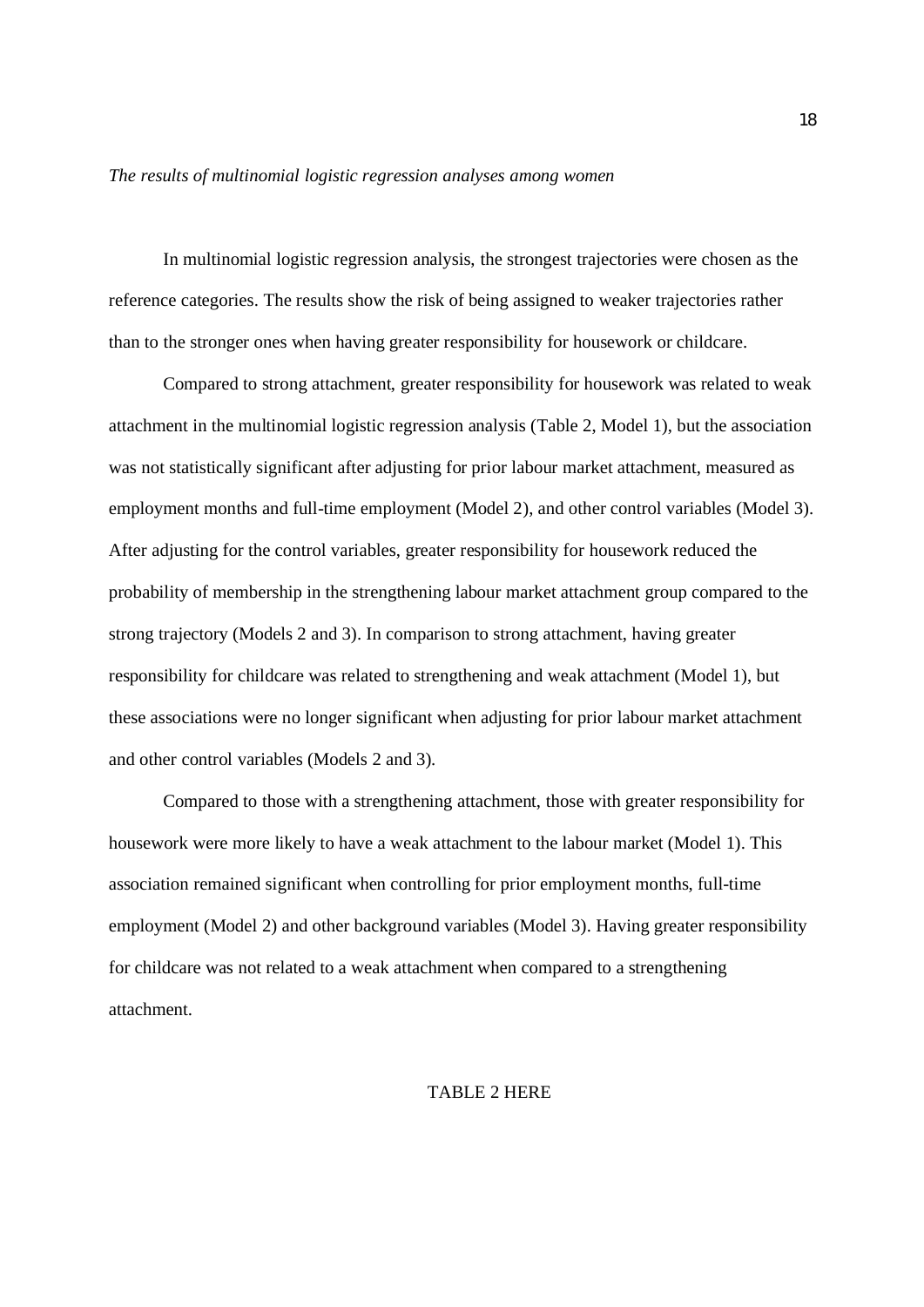#### *Men's labour market trajectories*

For the men, four relevant trajectories of the labour market attachment were also identified. In this analysis, the means of the slope and quadratic term were fixed to zero for one latent group, namely those having a full attachment to the labour market during the whole follow-up. A four-class model was supported by a better BIC value compared to models with fewer classes. Although the LMR likelihood ratio test did not support the four-class model, the model was chosen based on substantive criteria. The average posterior probabilities (0.95 and above) and entropy (0.94) were high. As in the case of women, the trajectories identified were characterised by *strong attachment* (74.1%)*, strengthening attachment* (10.2%), *weakening attachment* (6.2%), and *weak attachment* (9.5%) (Figure 2).

## FIGURE 2 HERE

#### *The characteristics of trajectories among men*

Men with strong and weakening attachments were previously most commonly employed full-time (Table 3). They were also more often continuously employed, when measured as the number of prior employment months, compared to those with strengthening and weak attachments. Men assigned to the strong trajectory were also most often highly educated.

Men with strong and strengthening attachments most commonly belonged to the younger age cohort. Those with a weakening attachment were the least likely to have small children in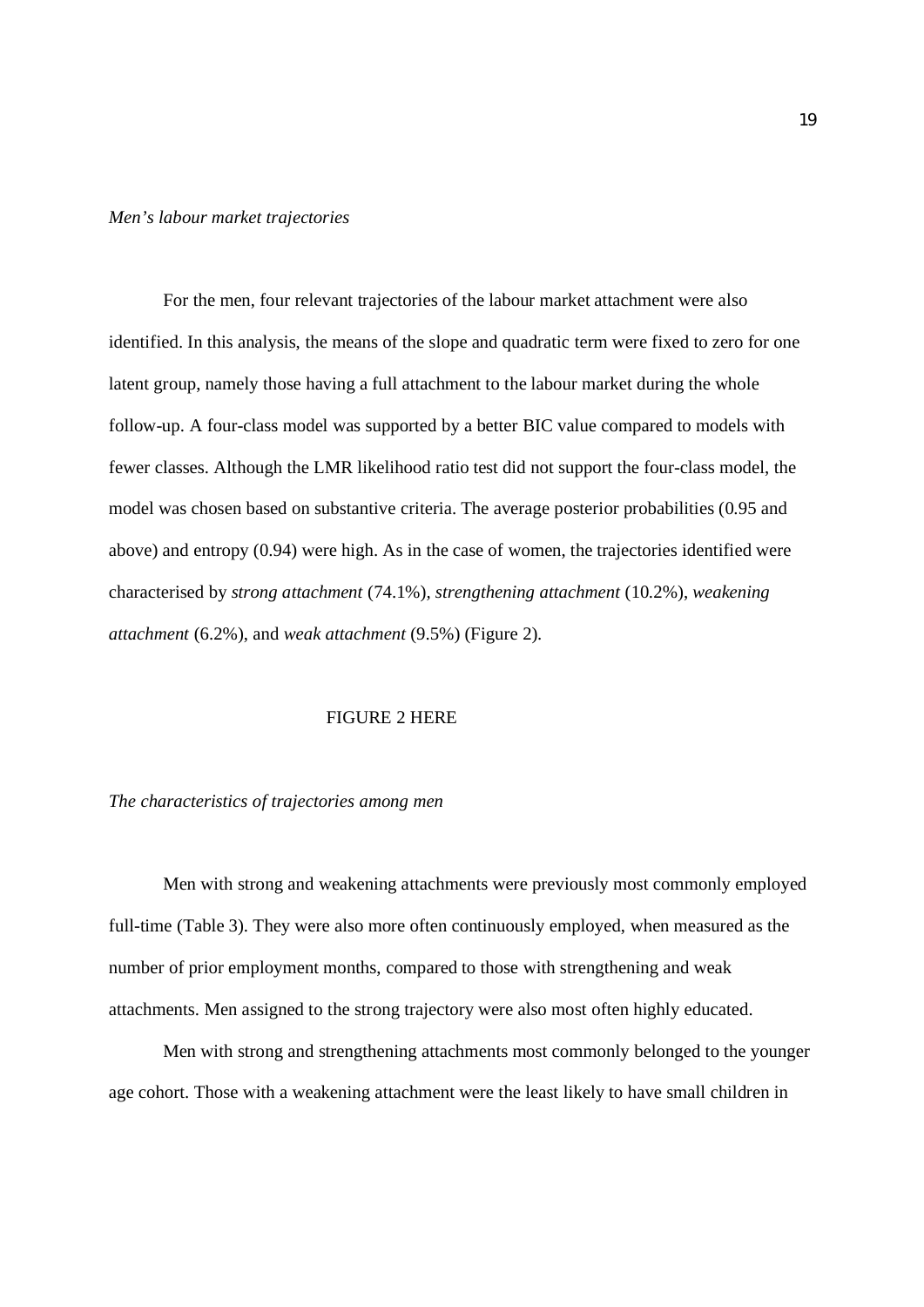1998. Among men with a strengthening attachment, the partner was least commonly employed full-time in 2003.

In all trajectories, the mean rate of responsibilities for childcare and housework remained below three, which means that men, on average, took less than half of the responsibility. In each trajectory, the mean responsibility for childcare was greater than for housework. The mean for childcare and housework responsibilities in 1998–2003 was greatest among those with a weak attachment.

#### TABLE 3 HERE

## *The results of multinomial logistic regression analyses among men*

Compared to strong attachment, greater responsibility for housework was related to a weak labour market attachment (Table 4, Model 1). The association remained when prior employment months and prior full-time employment (Model 2) and other control variables were adjusted for (Model 3). Compared to strong attachment, greater responsibility for childcare was also related to a weak labour market attachment (Model 1). This association was no longer statistically significant after adjusting for covariates (Models 2 and 3). However, the p-value remained below  $0.10$  (p= $0.061$ ), suggesting an association.

Those with greater responsibility for housework and childcare were more likely to be assigned to the trajectory of weak attachment rather than strengthening attachment (Model 1). Only with respect to the responsibility for housework, the association remained significant after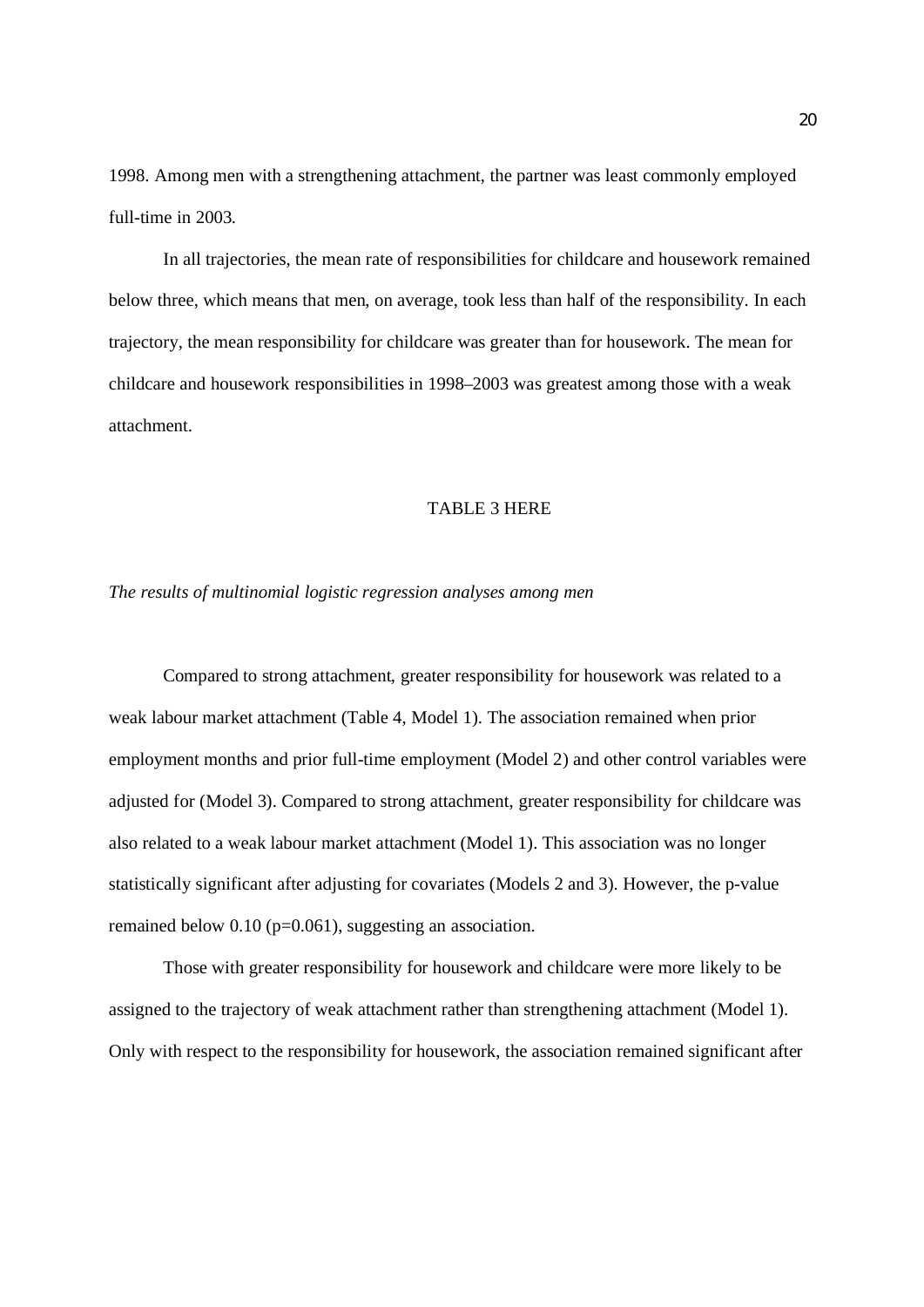adjusting for all control variables. With respect to childcare responsibilities, the p-value remained below  $0.10$  (p= $0.068$ ).

#### TABLE 4 HERE

## **Discussion**

This study analysed how the divisions of housework and childcare responsibilities in midlife relate to men's and women's later labour market attachment. The study was based on longitudinal survey data on the division of these domestic responsibilities and other family-related factors at two time points, 1998 and 2003, which were linked with register-based data on employment spells for the following eight years. The sample consisted of men and women in their 30s or 40s at the baseline, who were living with a partner and had children in their household.

To our knowledge, there is only one previous study analysing the effect of domestic work on later labour market attachment, focusing only on women (Cunningham, 2008). In addition to replicating that study in different societal conditions, this study brings novel knowledge on the effects of domestic responsibilities on men's labour market attachment.

Four trajectories for labour market attachment – namely strong, strengthening, weakening and weak – were identified for both women and men using a latent class growth analysis. Greater responsibility for housework measured in 1998-2003 was related to weak labour market attachment – compared to the trajectory of strong attachment - for both genders during the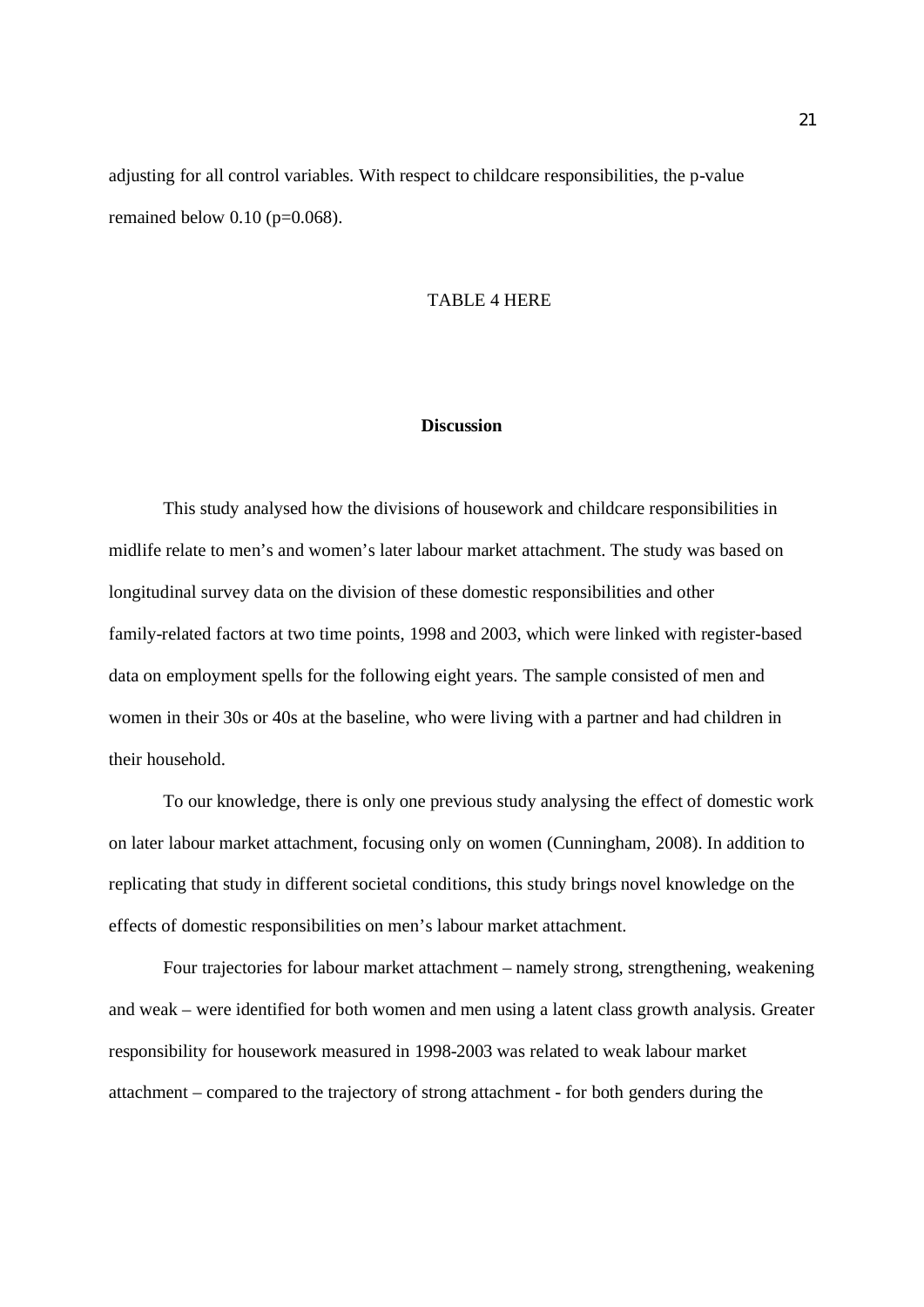subsequent eight-year period (2004-2011). When adjusted for prior labour market attachment and other control variables, this association remained statistically significant only among men. When compared to those with the trajectory of strengthening attachment, a high responsibility for housework was related to weak attachment in both genders. Greater responsibility for childcare was also related to weak attachment – compared to strong attachment – among both genders, but not after controlling for background variables. However, in men, the p-value remained below 0.10, which gives reason to suggest further, more detailed, studies.

According to the previous study by Cunningham (2008), men's relative share of housework was positively related to women's employment status eight years later and employment hours 16 years later. The result of the present study also suggests similar association, which, however, became non-significant when prior full-time employment and employment months were also taken into account in the model that compared the group with weak attachment to the strong attachment group. With the strengthening attachment group as a reference, the association of high responsibility for housework to weak attachment remained significant even in the fully adjusted model. This finding indicates that high responsibility for housework is reflected in differential late employment outcomes among those with an originally low level of attachment.

Among women, those with greater responsibility for housework were less likely to have strengthening than a strong attachment to the labour market, when full-time employment status and employment months in the baseline were taken into account. It must be noted that both of these trajectories led to strong attachment sooner or later. Thus, the negative association between high responsibility for housework and a strengthening attachment – compared to strong attachment – may be explained by some life stage differences among the women in these two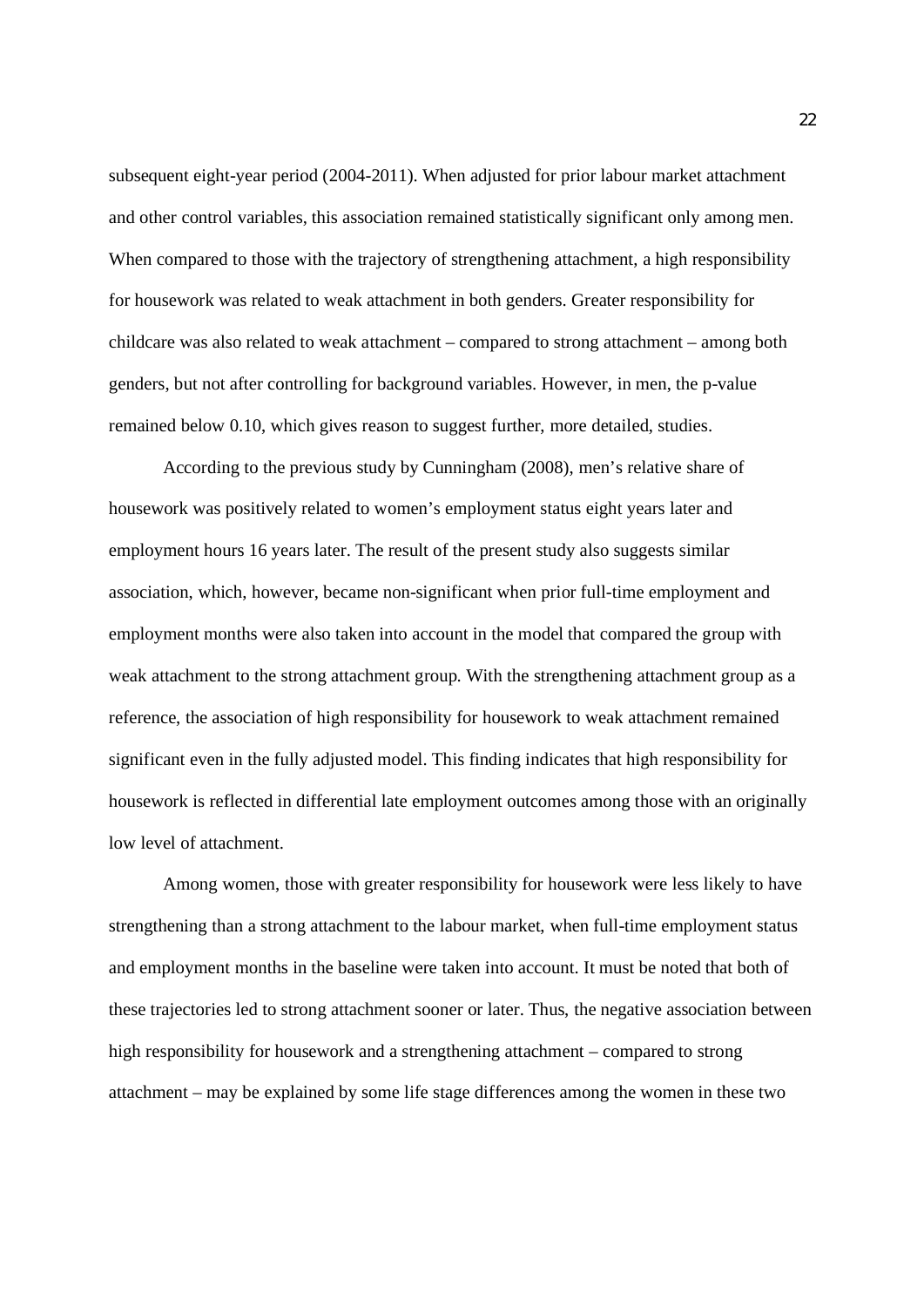tracks. This finding would need a more detailed analysis on possible interactions between variables that is not in the scope of this article.

Culturally, the responsibility for children and housework is strongly associated with mothers. This was also evident in this study, as women in all trajectories took more responsibility for housework and children than men. However, compared to women, it is possible that fathers having or taking relatively greater responsibility for the family is more in conflict with the expectations of them in working life. As separate analyses were conducted for men and women, we cannot say whether the differences between the associations found among men and women are statistically significant.

The possibilities to combine work and family varies across countries with different institutional and cultural contexts, as well as with individuals' social backgrounds (e.g. Nieuwenhuis et al., 2012). Prior studies have found different employment patterns for men and women (e.g. Huang et al., 2011), which was also one of the reasons why we analysed the genders separately. The trajectories turned out to be quite similar for men and women. The reason for this may be the fact that, in Finland, it is also common for mothers to be employed and work fulltime, especially after the youngest child turns three years old and access to child home care leave ends. Remaining a housewife is uncommon.

The differences in the proportions of men and women assigned to the four trajectories were also very small. A majority of both men (74%) and women (72%) had a strong attachment to the labour market, while only 13% of women and 10% of men had a weak attachment. It can be expected that both overly strict and overly liberal parental leave policies may weaken women's attachment. In this respect, the Finnish policy is relatively liberal. Well-organised public childcare may increase the proportion of women with strong attachment. On the other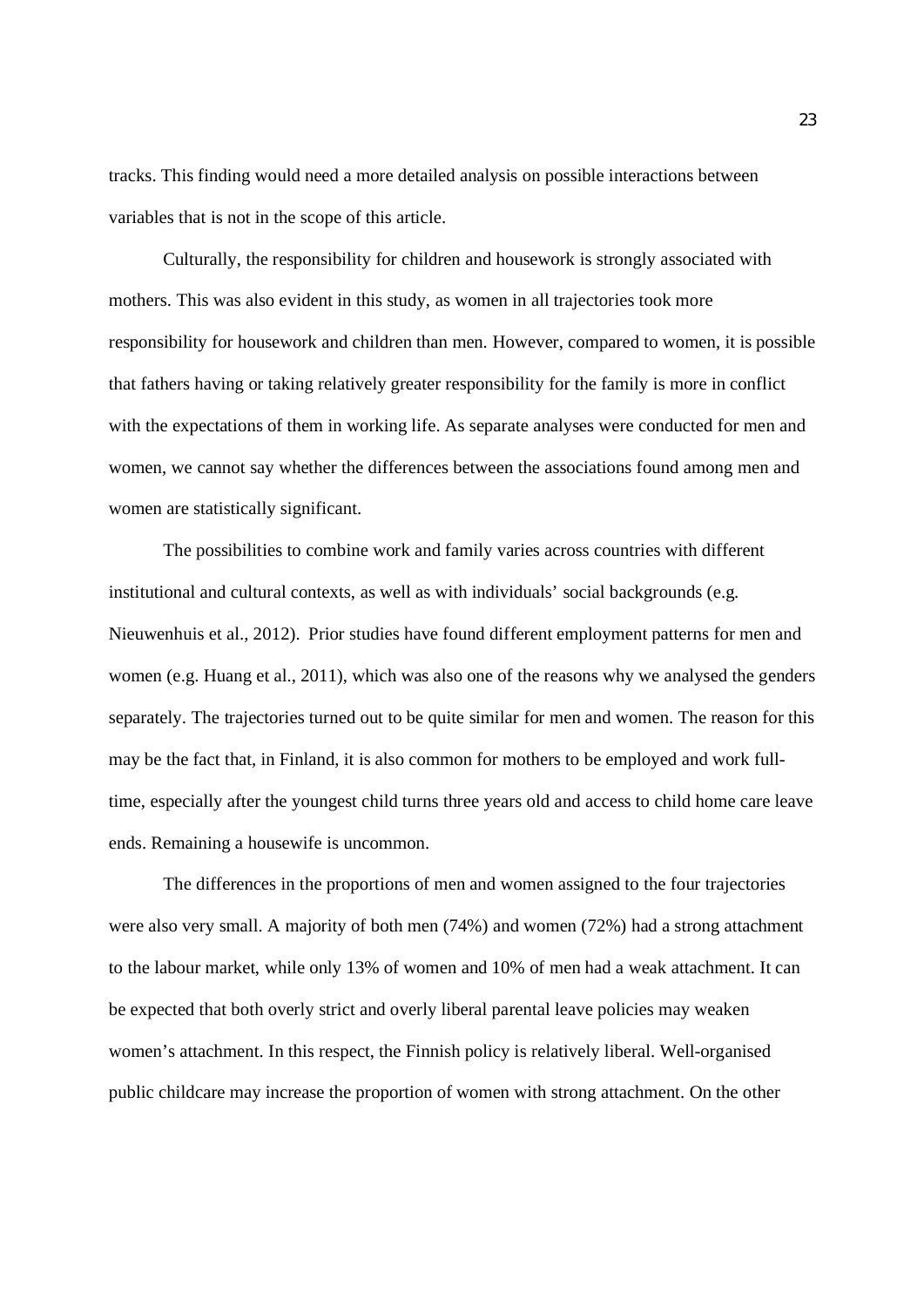hand, according to a previous study, liberal family leave in combination with temporary employment seems to delay mothers' labour market attachment (Peutere et al., 2015). Overall, in the Finnish context, the family policies seem to balance the unequal share of domestic responsibilities among genders.

In Finland, mothers take the majority of family leave that is available for both parents. Extending leave available only for fathers could improve a more equal share of domestic responsibilities between partners. It could also make men's roles as fathers more visible in working life and take away a stigma related to their caring roles.

The strength of this study relates to the long follow-up time; we used survey data at two time points and register data on employment spells over eight years. Another advantage of this study, compared to previous studies, is in the modelling of the level and form of labour market attachment over a longer period of time rather than at only a few time points. With this approach, an employment situation in a single year is not as important as the trend of attachment over many years. The latent class growth analysis fits the study of labour market attachment especially well, as many directions and pathways in the development of employment are possible. It is also the most suitable method for the data available, as survey data was available from two time points and employment data from several years.

Assuming that reporting major or minor responsibility in a single survey may be due to occasional factors, domestic responsibilities were measured as the mean for two survey years (1998 and 2003). The majority of both men and women reported their housework (men 58%, women 59%) and childcare responsibilities (men 65%, women 57%) were the same in both survey years. It is possible that there have been changes in the respondents' lives between the two surveys – the respondents may have acquired a different partner, for example. As these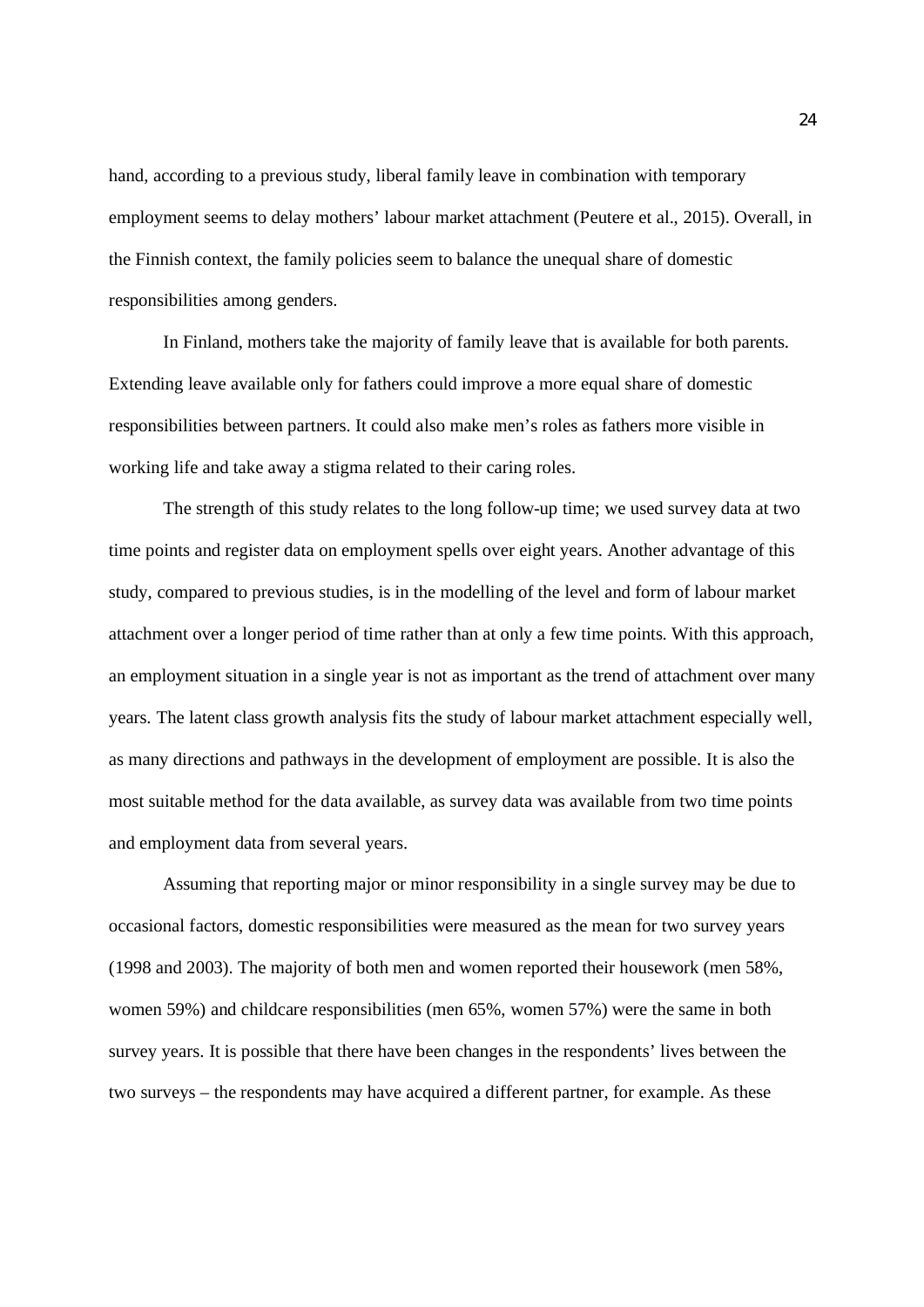changes in the family composition could not fully be taken into account, the mean of the responsibilities from the two time points was used.

Both the responsibility of domestic work as well as attachment to the labour market evidently depend on personal orientations. To some extent, such orientations could be taken into account by controlling for prior full-time employment, previous labour market attachment and educational level. Also, a survey question on the respondents' views of the importance of work for people in general was used as a control variable. In the analysis, we controlled for the number of months employed during the survey years and whether the work was full-time or not. Especially among women, these controls weakened the effect of domestic responsibilities on later labour market trajectories. On one hand, this can be seen as an over-adjustment, reducing the real effect of domestic responsibilities. On the other hand, it is known that previous labour market attachment strongly predicts later employment outcomes. Controlling for prior attachment, it was possible to see whether domestic responsibilities have any independent effect on later attachment.

Finally, some limitations of the study need to be elaborated. First, it was not possible to distinguish the different aspects of responsibility**,** other than responsibilities related to childcare and housework. The relative proportion of responsibility does not indicate the absolute amount of burden, or whether the person responsible also does the work needed to be done themselves. In addition, the measures of housework and childcare responsibilities did not take into account the fact that the responsibilities can be divided differently according to the task. The division of responsibilities may be regarded as evenly divided if a male partner takes chief responsibility for maintenance and repair work and a female partner takes chief responsibility for the daily housework, the latter of which is more likely in conflict with paid work. The association between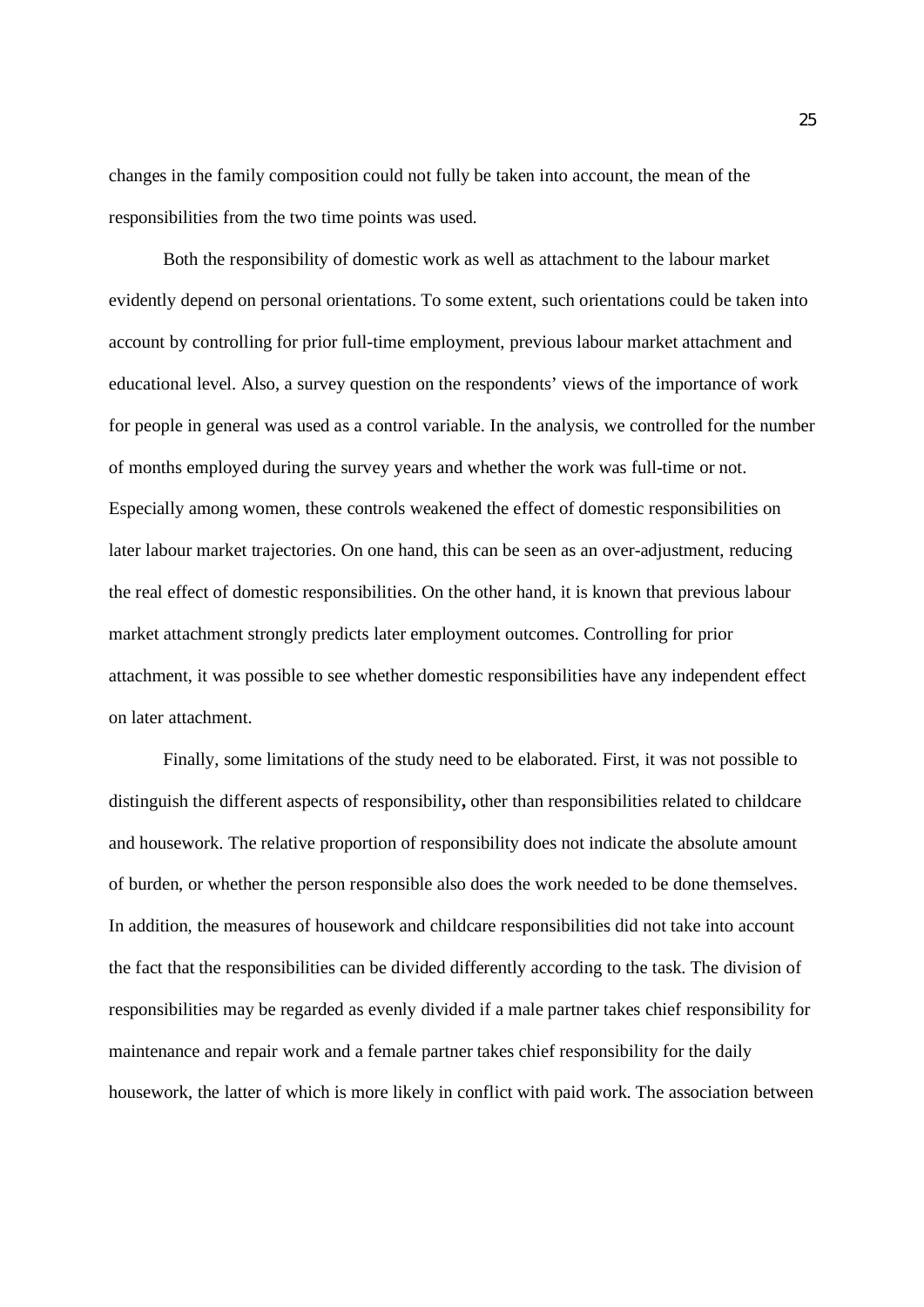a high responsibility for housework and a weak attachment to the labour market among women could have been stronger if the question of domestic responsibility had referred to daily housework (cooking, cleaning, and laundry) rather than housework in general. Also, our measures possibly better capture the division of housework than childcare responsibilities, which is reflected in a stronger association to labour market trajectories. Although men and women may include different things in these responsibilities with a different logic, common for both genders is the subjective feeling of responsibility. This can be regarded as an important potential factor affecting employment outcomes. However, it must also be noted that the measures of domestic responsibilities did not indicate whether parents were experiencing conflict in combining work and family. Therefore, having greater responsibility for housework and childcare does not necessarily mean that it is a burden for the individual or that it results in conflict with paid employment.

Another limitation relates to the information on respondents' employment careers and family situations. The register data on employment spells does not include information on working hours or periods of unemployment. However, working part-time is rare in Finland, even for parents (Miettinen and Rotkirch, 2012). During the follow-up, those with weak attachment were unemployed or out of the labour market for some other reason. In addition, the study did not include information on the relative wages of the partners. Only the partners' full-time status at baseline could be controlled for. Also, information on the gender of the respondents' partners was not available; it was thus not possible to determine whether the respondents were living in heterosexual relationships or not. Nevertheless, it is probable that this information would not have considerably changed the main results.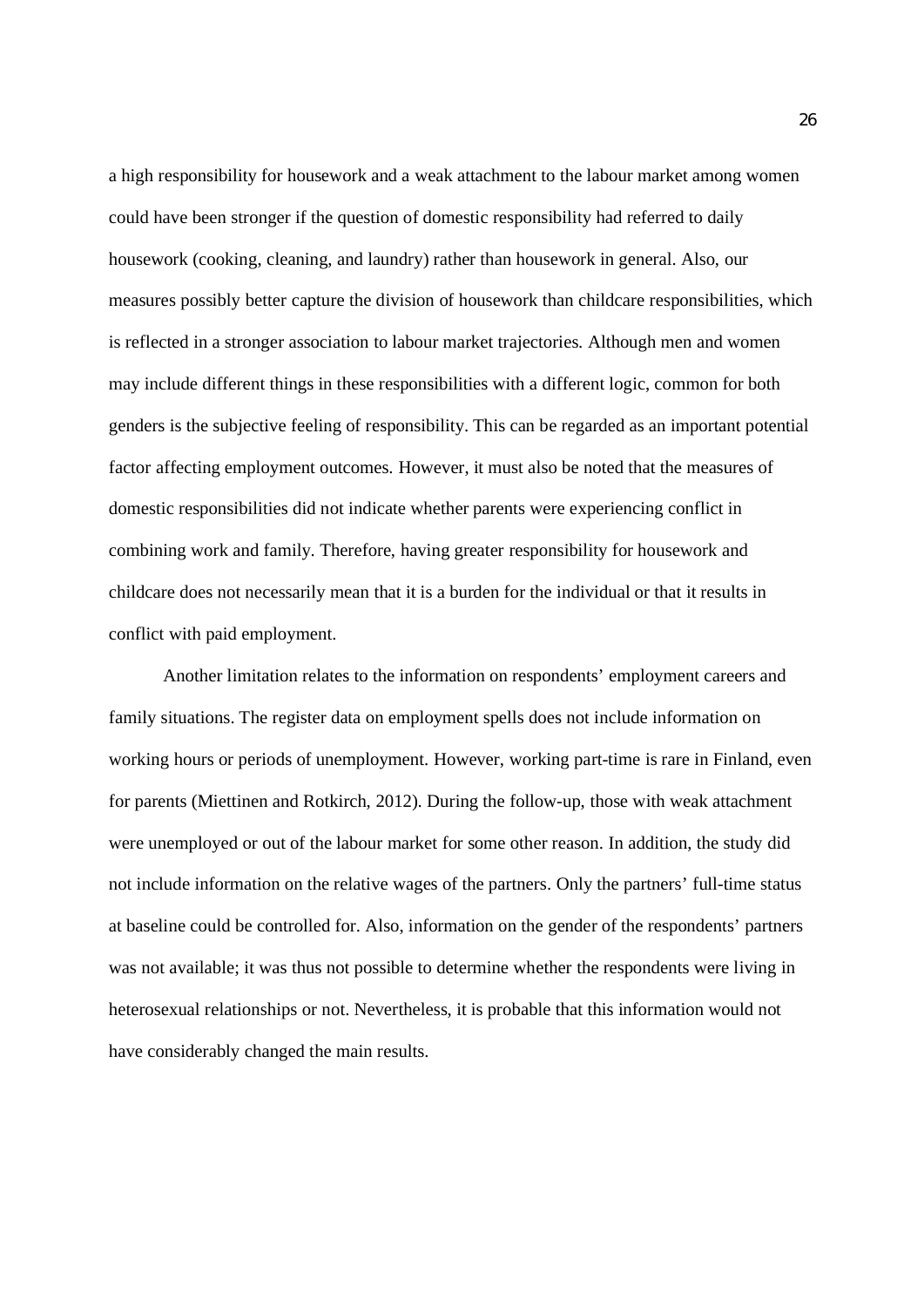There may also be differences between those two age cohorts chosen for the study. For example, it is possible that the cohorts have somewhat different views on division of domestic responsibilities or working life. It is also possible, that those in the older age cohort already have more stabilised roles in family and working life than those in the younger age cohort. For these reasons, we controlled for age cohort in the analysis.

As the last point, the data did not include information on possible new children born to the families during the follow-up. At the start of the follow-up in 2004, the respondents were 35– 49 years old, meaning that it was still possible for some of them to have more children. The births of new children may have changed the division of family responsibilities or had effects on individuals' labour market attachment. It is also possible that those with greater domestic responsibilities had more children during the follow-up and a weaker labour market attachment as a result of being more family-oriented from the beginning. Those with greater responsibilities during survey years may also have anticipated poorer opportunities in the labour market based on experiences earlier in life.

## **Conclusion**

The present study showed that greater responsibilities for housework predict weak labour market attachment – compared to strong attachment – among both genders. However, after controlling for prior employment and other demographic factors, this association remained significant only for men. Among women, high responsibility predicted a weak labour market only compared to those with a strengthening attachment. It seems that working life has not been able to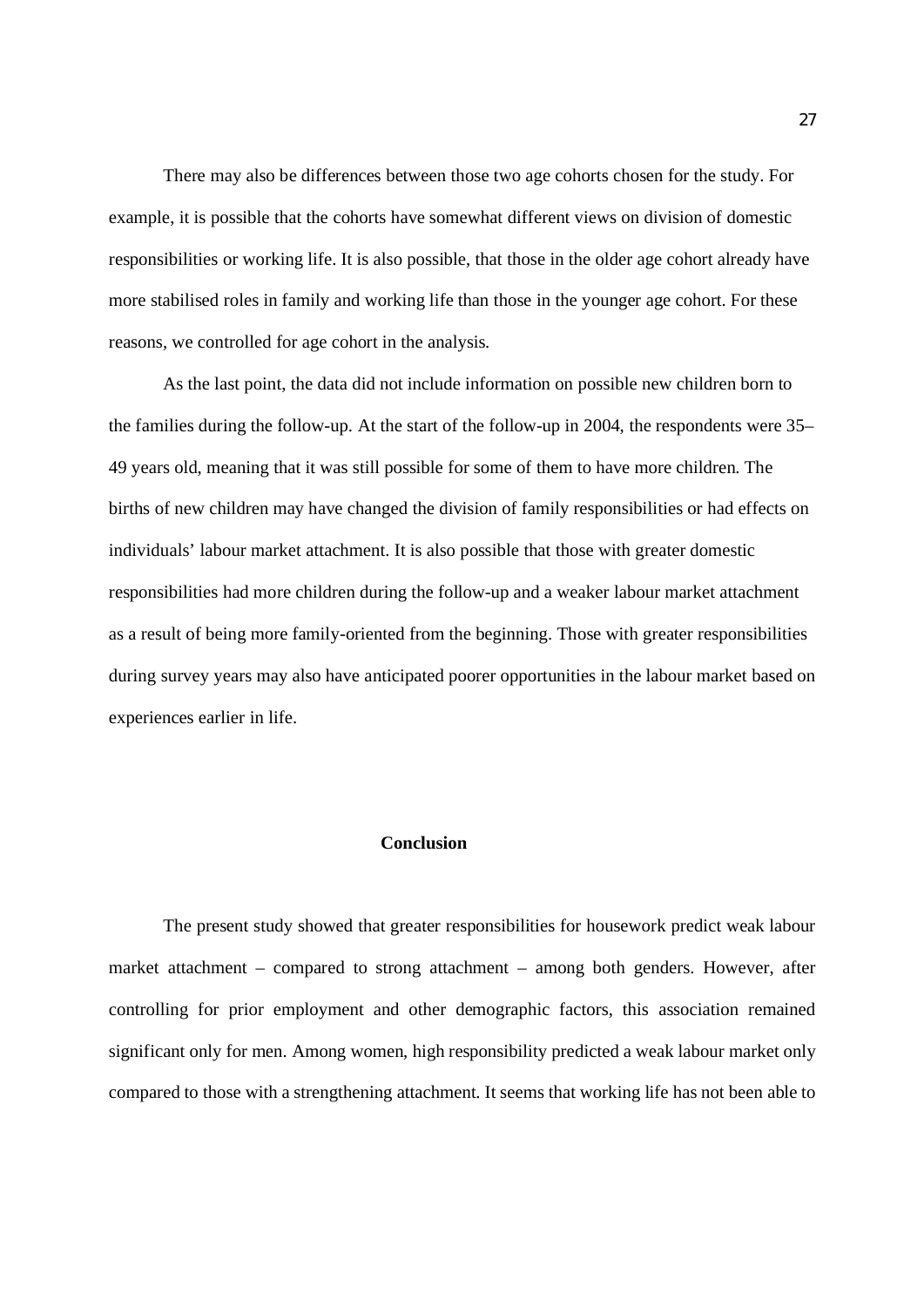adapt to changes in the roles of men in the family, even in the Finnish context. It remains to be seen whether recent and current institutional adjustments aiming to improve the possibilities for men to stay attached to the labour market with greater family responsibilities also improve gender equality in this respect. For women, it seems that, in a Finnish type of welfare state, domestic responsibilities do not have corresponding long term effects on labour market attachment, at least when labour market attachment is measured as the number of months in employment. More research is needed to assess the importance of the national cultural and institutional contexts for these results. Future studies should also take into account the quality of employment, i.e. working part-time vs. full-time and on temporary vs. permanent contracts in the follow-up.

In the end of the eight-year follow-up of this study, the individuals were 43-57 years old. With a longer follow-up time, the labour market trajectories would have, to a larger extent, indicated retirement; thus, the length of the follow-up can be regarded as sufficient. However, regarding the effects of domestic responsibilities on later career, the timing also matters. In future studies, it would be interesting to focus on more homogeneous group(s) of parents with respect to their age and family stage. Also, the interactions of age and gender in domestic responsibilities and later labour market attachment could be analysed.

The results of studies of this kind must always be interpreted in relation to the time and context, which limits the generalisation of the results to other societies. Finland represents western societies, but is also a special case as a national context, with its specific features: relatively long parental and childcare leave, public childcare, and a high rate of employment among women. It would be important to analyse the associations with international comparative datasets or at least with national studies from other countries.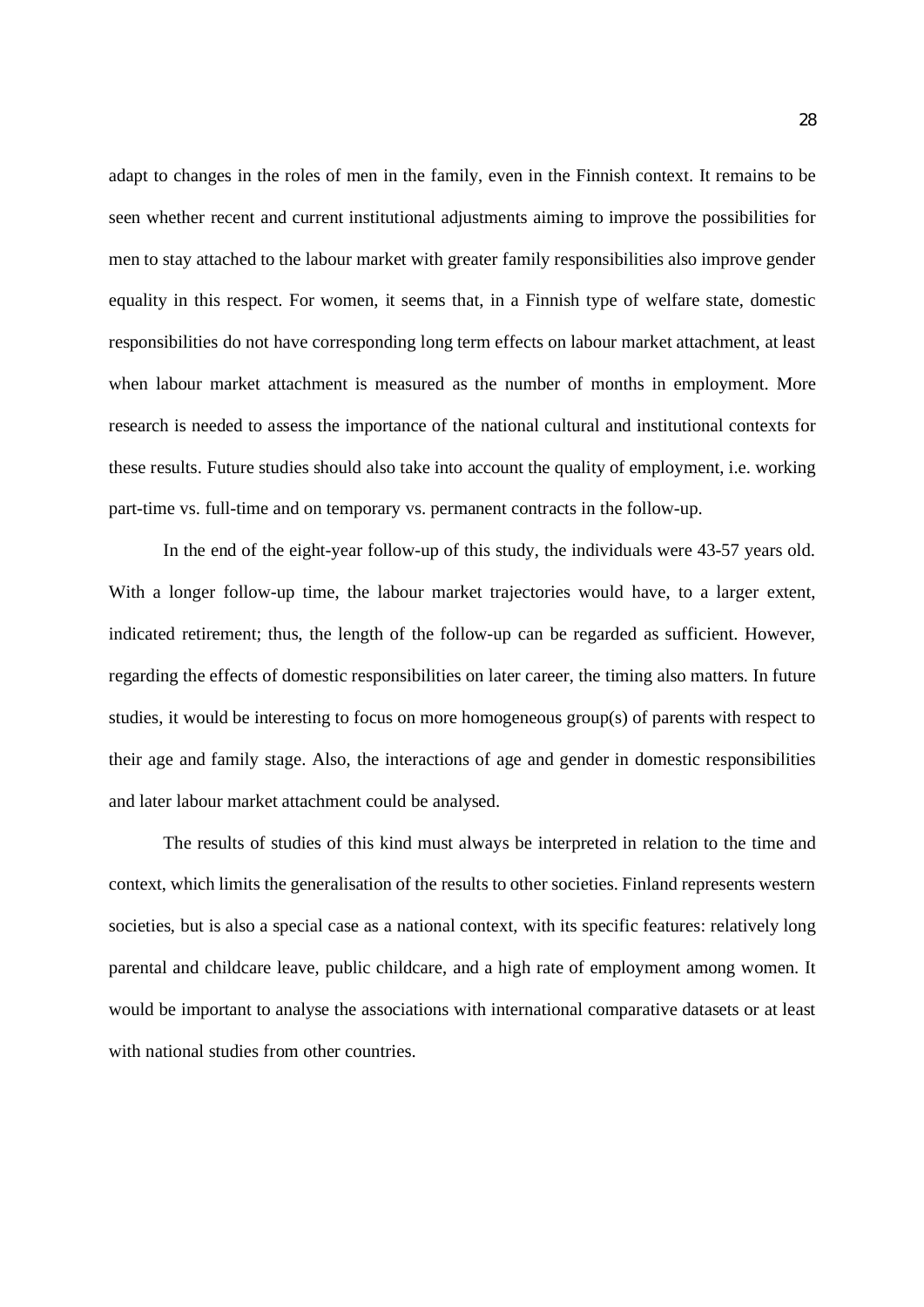#### **References**

Becker, G. S. (1981), *A treatise on the family*, Harvard University Press, Cambridge.

- Becker, G. S. (1985), "Human capital, effort, and the sexual division of labor", *Journal of Labor Economics*, Vol. 3 No. 1, pp. s33-s58.
- Becker, P. E. and Moen, P. (1999), "Scaling back: dual-earner couples' work-family strategies", *Journal of Marriage and Family*, Vol. 61 No. 4, pp. 995-1007.
- Bianchi, S.M., Milkie, M.A., Sayer, L.C. and Robinson, J.P. (2000), "Is anyone doing the housework? Trends in the gender division of household labor", *Social Forces,* Vol. 79 No. 1, pp. 191-228.
- Biemann, T., Zacher, H. and Feldman, D. C. (2012), "Career patterns: A twenty-year panel study", *Journal of Vocational Behavior*, Vol. 81 No. 2, pp. 159-170.
- Bittman, M., England, P., Sayer, L., Folbre, N. and Matheson, G. (2003), "When Does Gender Trump Money? Bargaining and Time in Household Work", *American Journal of Sociology*, Vol. 109 No. 1, pp. 186-214.
- Brines, J. (1993), "The exchange value of housework", *Rationality and society*, Vol. 5 No. 3, pp. 302-340.
- Brines, J. (1994), "Economic dependency, gender, and the division of labor at home", *American Journal of Sociology*, Vol. 100 No. 3, pp. 652-688.
- Bryan, M. L. and Sevilla-Sanz, A. (2011), "Does housework lower wages? Evidence for Britain", *Oxford Economic Papers*, Vol. 63 No. 1, pp. 187-210.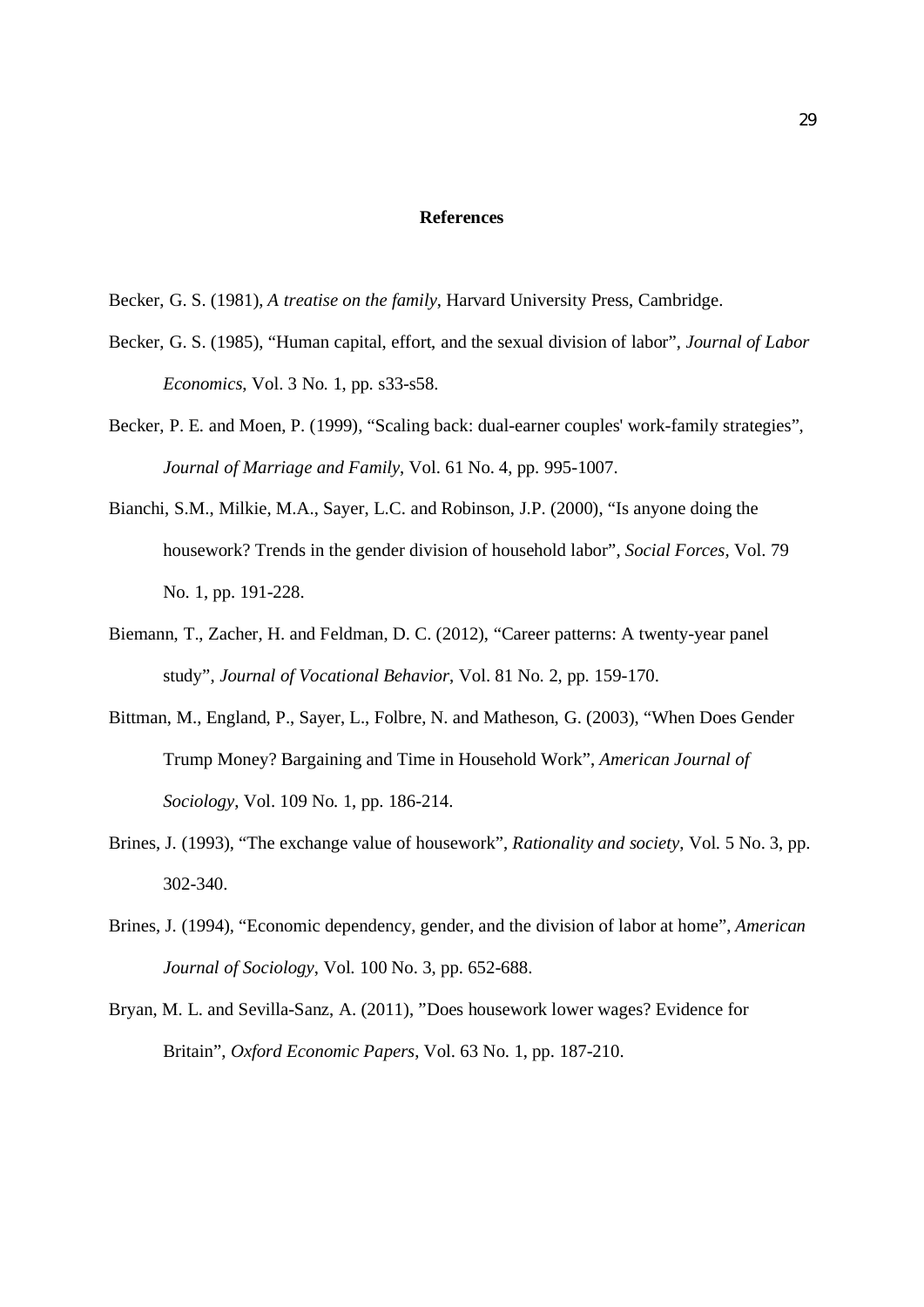- Bühlmann, F., Elcheroth, G. and Tettamanti, M. (2010), "The division of labour among European couples: The effects of life course and welfare policy on value–practice configurations", *European Sociological Review*, Vol. 26 No. 1, pp. 49-66.
- Coltrane, S. (2010), "Gender theory and household labor", *Sex Roles*, Vol. 63 No. 11, pp. 791- 800.
- Coltrane, S., Miller, E. C., DeHaan, T., and Stewart, L. (2013), "Fathers and the flexibility stigma", *Journal of Social Issues*, Vol. 69, No. 2, pp. 279-302.
- Coverman, S. (1983), "Gender, domestic labor time, and wage inequality", *American Sociological Review*, Vol. 48 No. 5, pp. 623-637.
- Cunningham, M. (2007), "Influences of women's employment on the gendered division of household labor over the life course: Evidence from a 31-year panel study", *Journal of Family Issues*, Vol. 28, No. 3, pp. 422-444.
- Cunningham, M. (2008), "Influences of gender ideology and housework allocation on women's employment over the life course", *Social Science Research*, Vol. 37 No.1, pp. 254-267.
- Doucet, A. (2015), "Parental responsibilities: Dilemmas of measurement and gender equality", *Journal of Marriage and Family*, Vol. 77 No. 1, pp. 224–242.
- Haataja, A. and Juutilainen, V-P. (2014), "Kuinka pitkään lasten kotihoitoa? Selvitys äitien lastenhoitojaksoista kotona 2000-luvulla". [How long at home taking care of children? A report on mothers' child home care periods in the 2000s]. Työpapereita 58/2014. Helsinki: Social Insurance Institution of Finland, Research Department.
- Halrynjo, S. (2009), "Men's Work–life Conflict: Career, Care and Self-realization: Patterns of Privileges and Dilemmas", *Gender, Work and Organization*, Vol. 16 No. 1, pp. 98-125.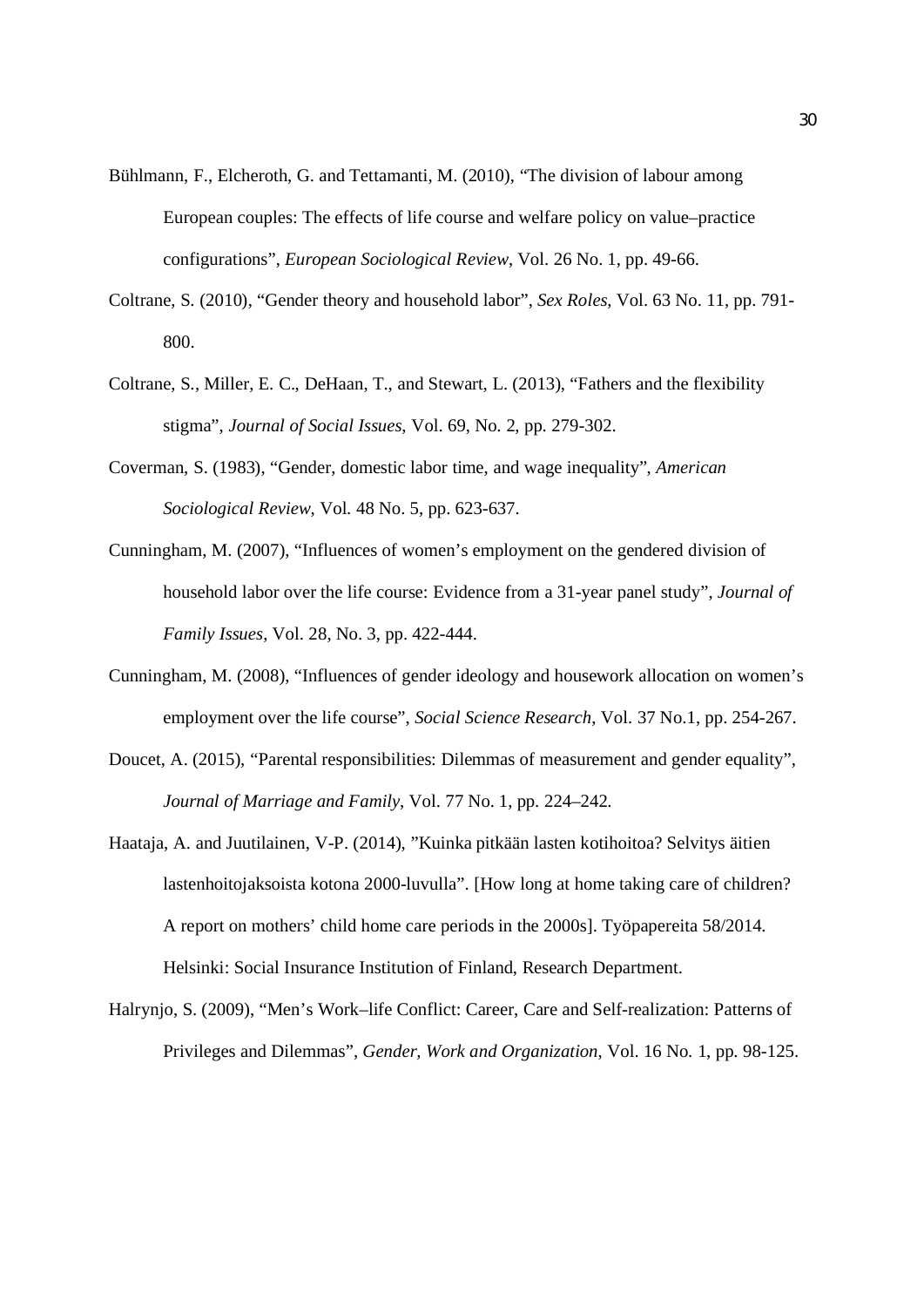- Halrynjo, S. and Lyng, S. T. (2009), "Preferences, constraints or schemas of devotion? Exploring Norwegian mothers' withdrawals from high-commitment careers", *The British Journal of Sociology*, Vol. 60 No. 2, pp. 321-343.
- Harryson, L., Novo, M. and Hammarström, A. (2012), "Is gender inequality in the domestic sphere associated with psychological distress among women and men? Results from the Northern Swedish Cohort", *Journal of Epidemiology & Community Health*, Vol. 66 No. 3, pp. 271-276.
- Hook, J. (2006), "Care in context: Men's unpaid work in 20 countries, 1965-2003", *American Sociological Review*, Vol. 71 No. 4, 639-660.
- Huang, D.Y.C., Evans, E., Hara, M., Weiss, R.E. and Hser, Y.I. (2011), "Employment trajectories: Exploring gender differences and impacts of drug use", *Journal of Vocational Behavior,* Vol. 79 No. 1, pp. 277-289.
- Kalleberg, A. L., and Rosenfeld, R. A. (1990), "Work in the family and in the labor market: A cross-national, reciprocal analysis", *Journal of Marriage and Family*, Vol. 52 No. 2, pp. 331-346.
- Kiianmaa, N. (2012), *Tasa-arvobarometri 2012* [Gender equality barometer]. Publications 2012:23. Helsinki: Ministry of Social Affairs and Health.
- Korkeila, K., Suominen, S., Ahvenainen, J., Ojanlatva, A., Rautava, P., Helenius, H. and Koskenvuo, M. (2001), "Non-response and related factors in a nation-wide health survey", *European Journal of Epidemiology*, Vol. 17 No. 11, pp. 991-999.
- Kühhirt, M. and Ludwig, V. (2012), "Domestic work and the wage penalty for motherhood in West Germany", *Journal of Marriage and Family*, Vol. 74 No. 1, pp. 186-200.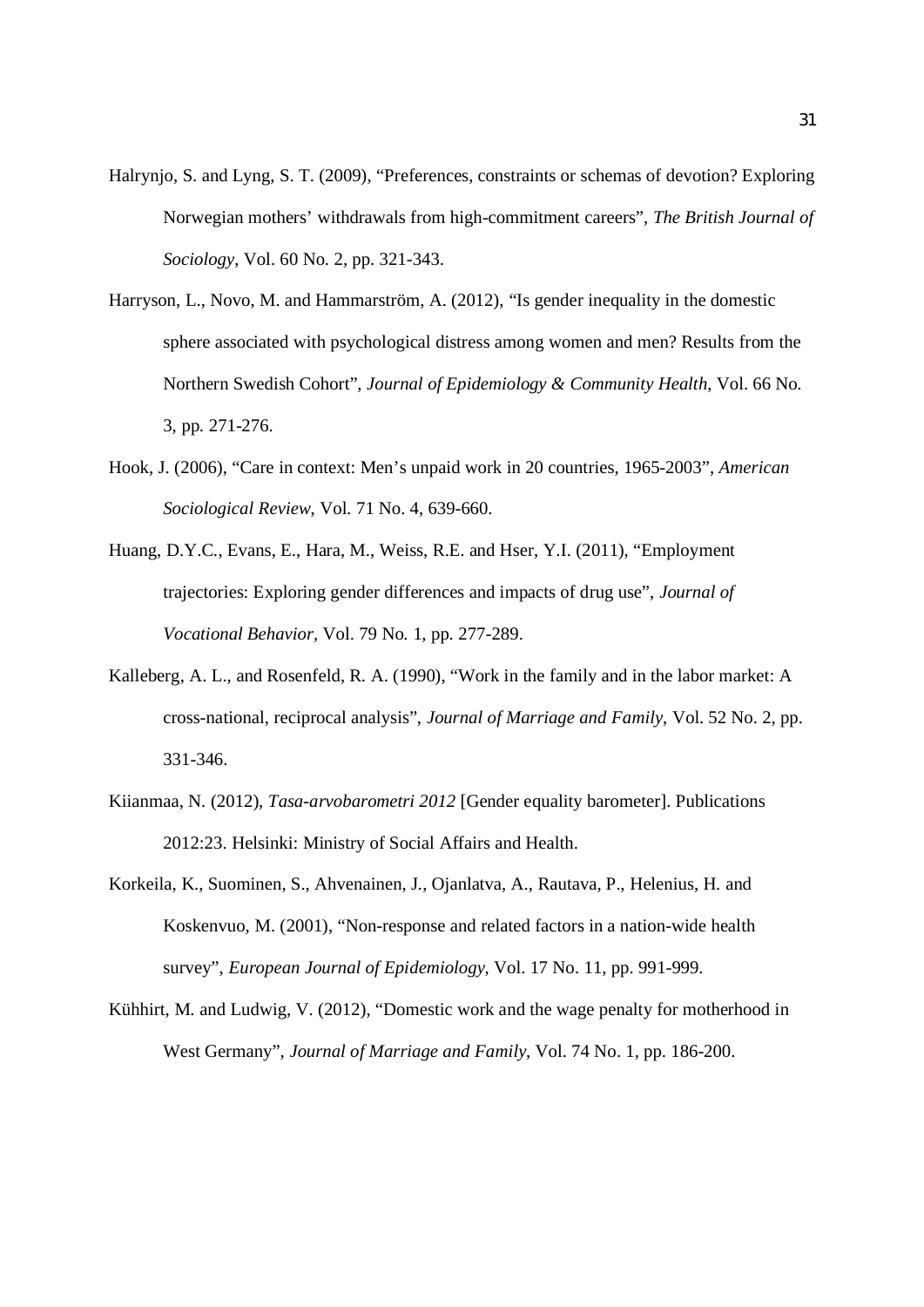- Lachance-Grzela, M., and Bouchard, G. (2010), "Why do women do the lion's share of housework? A decade of research", *Sex Roles*, Vol. 63 No. 11, pp. 767-780.
- Lamb, M. E., Pleck, J. H., Charnov, E. L. and Levine, J. A. (1985), "Paternal behavior in humans", *American Zoologist*, Vol. 25 No. 3, pp. 883-894.
- Leslie, L. A., Anderson, E. A. and Branson, M. P. (1991), "Responsibility for children: The role of gender and employment", *Journal of Family Issues*, Vol. 12 No. 2, pp. 197-210.
- Lo, Y., Mendell, N. and Rubin, D. (2001), "Testing the number of components in a normal mixture", *Biometrika*, Vol. 88 No. 3, pp. 767-778.
- Miettinen, A. and Rotkirch A. (2012), *Yhteistä aikaa etsimässä. Lapsiperheiden ajankäyttö 2000-luvulla* [*Time use in families with children in the 2000s*], Katsauksia E 42/2012. Family Federation of Finland, Helsinki.
- Muthén, L. K. and Muthén, B. O. (1998-2012), *Mplus user's guide. Seventh edition*, Muthén & Muthén, Los Angeles, CA.

Nagin, D. S. (2005), *Group-based modeling of development*, Harvard University Press, London.

- Nieuwenhuis, R., Need, A., and Van Der Kolk, H. (2012), "Institutional and Demographic Explanations of Women's Employment in 18 OECD Countries, 1975-1999", *Journal of Marriage and Family*, Vol. 74 No. 3, pp. 614–630.
- Noonan, M. C. (2001), "The impact of domestic work on men's and women's wages", *Journal of Marriage and Family*, Vol. 63 No. 4, pp. 1134-1145.
- Nylund, K. L., Asparouhov, T. and Muthén, B. O. (2007), "Deciding on the number of classes in latent class analysis and growth mixture modeling: A Monte Carlo simulation study", *Structural Equation Modeling*, Vol. 14 No. 4, pp. 535-569.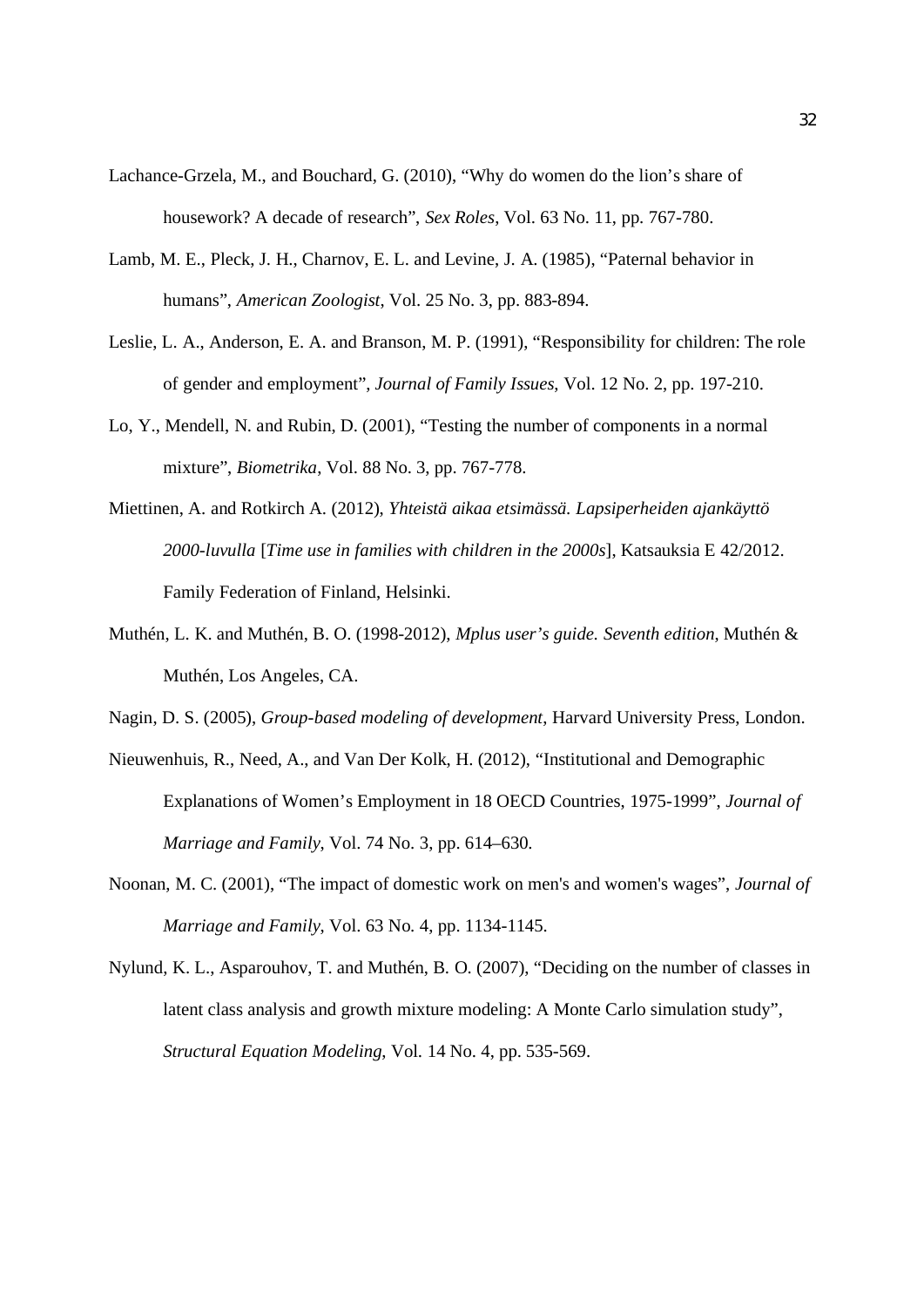- Peutere, L., Vahtera, J., Kivimäki, M., Pentti, J. and Virtanen, P. (2015), "Job Contract at Birth of the First Child as a Predictor of Women's Labor Market Attachment: Trajectory Analyses over 11 Years", *Nordic journal of working life studies,* Vol. 5 No. 1, pp. 9-30.
- Pleck, J. H. (2010), "Paternal involvement: Revised conceptualization and theoretical linkages with child outcomes", in Lamb, M. E. (Ed.), *The role of the father in child development* (5th ed.), Wiley, New York, NY, pp. 67-107.
- Pääkkönen, H. and Hanifi, R. (2011), *Ajankäytön muutokset 2000-luvulla* [Changes in time use in the 2000s], Statistics Finland, Helsinki. Available at: http://tilastokeskus.fi/tup/julkaisut/tiedostot/isbn 978-952-244-331-1.pdf (accessed 4 April 2016).
- Ray, R., Gornick, J. C. and Schmitt, J. (2010), "Who cares? assessing generosity and gender equality in parental leave policy designs in 21 countries", *Journal of European Social Policy*, Vol. 20 No. 3, pp. 196-216.
- Saarikallio-Torp, M. and Haataja, A. (2016), "Isien vanhempainvapaiden käyttö on yleistynyt. Ketkä isistä vapaita käyttävät ja ketkä eivät?" [Fathers' use of parental leaves has become more common], in Haataja, A., Airio, I., Saarikallio-Torp, M. and Valaste, M. (Eds.) *Laulu 573 566 perheestä. Lapsiperheet ja perhepolitiikka 2000-luvulla* [A song of 573 566 families. Families with children and family policies in the 2000s]. Helsinki: Social Insurance Institution, pp. 80-115.
- Salmi, M. and Lammi-Taskula, J. (2015), 'Finland', in Moss, P. (ed.) 11th International Review of Leave Policies and Related Research 2015, pp. 121-136. Available at: http://www.leavenetwork.org/fileadmin/Leavenetwork/Annual\_reviews/2015\_full\_revie w3\_final\_8july.pdf (accessed 30 Aug 2016).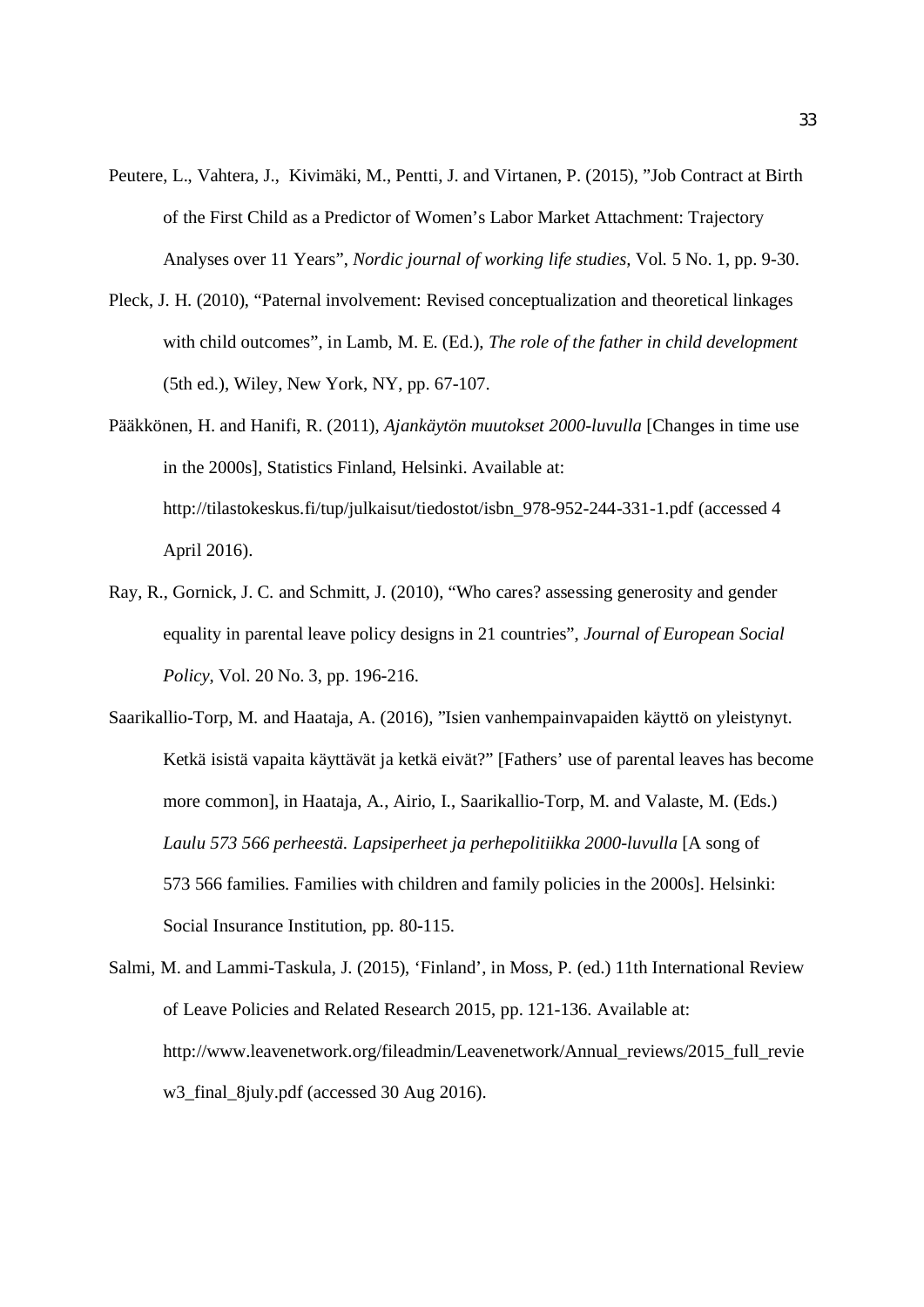- Shirley, C. and Wallace, M. (2004), "Domestic work, family characteristics, and earnings", *Sociological Quarterly*, Vol. 45 No. 4, pp. 663-690.
- Singley, S. and Hynes, K. (2005), "Transitions to parenthood: work-family policies, gender, and the couple context", *Gender and Society*, Vol. 19 No. 3, pp. 376-397.
- Social Insurance Institution (2015), *Statistical yearbook of the Social Insurance Institution 2014*. The Social Insurance Institution, Helsinki. Available at: http://www.kela.fi/documents/10180/1630875/Statistical\_Yearbook\_of\_the\_Social\_Insur ance\_Institution\_2014.pdf/727410a1-6d36-450d-9ad2-6bedc9d2b4d5 (accessed 4 April 2016).
- South, J. S. and Spitze, G. (1994), "Housework in marital and nonmarital households", *American Sociological Review*, Vol. 59 No. 3, pp. 327-347.
- Statistics Finland (2014), *Women and men in Finland 2014.* Statistics Finland, Helsinki. Available at:

http://www.stat.fi/tup/julkaisut/tiedostot/julkaisuluettelo/yyti\_womefi\_201400\_2014\_103 68\_net.pdf (accessed 4 April 2016).

- Statistics Finland (2016), *Naiset ja miehet Suomessa 2016* [Women and men in Finland 2016]. Statistics Finland, Helsinki. Available at: http://www.stat.fi/tup/julkaisut/tiedostot/julkaisuluettelo/yyti\_namisu\_201600\_2016\_161 32\_net\_p2.pdf (accessed 30 August 2016).
- West, C. and Zimmerman, D. H. (1987), "Doing gender", *Gender & Society*, Vol. 1 No. 2, pp. 125-151.
- Williams, J. C., Blair-Loy, M., and Berdahl, J. L. (2013), "Cultural schemas, social class, and the flexibility stigma", *Journal of Social Issues*, Vol. 69 No. 2, pp. 209-234.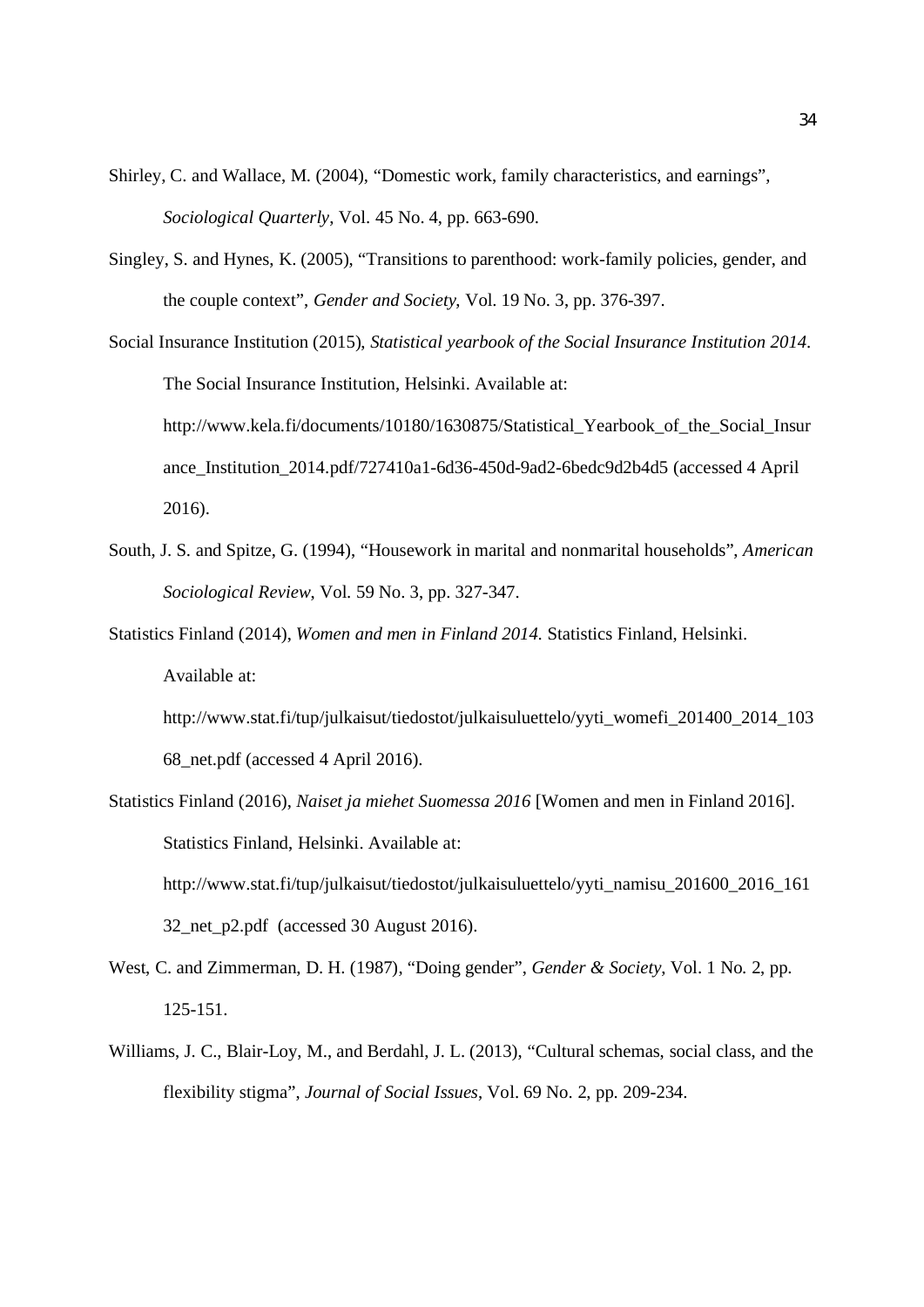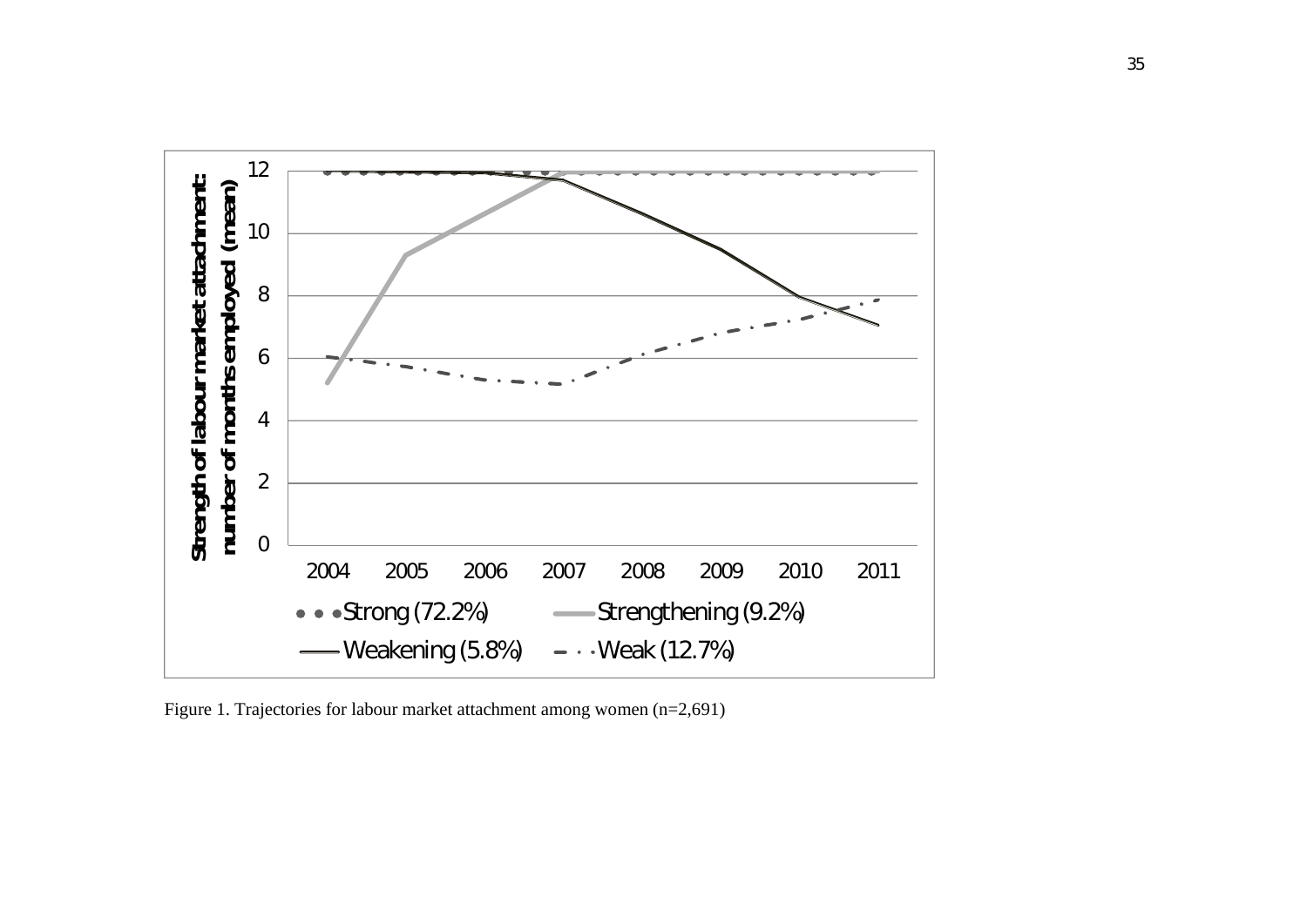

Figure 2. Trajectories for labour market attachment among men (n=1,618)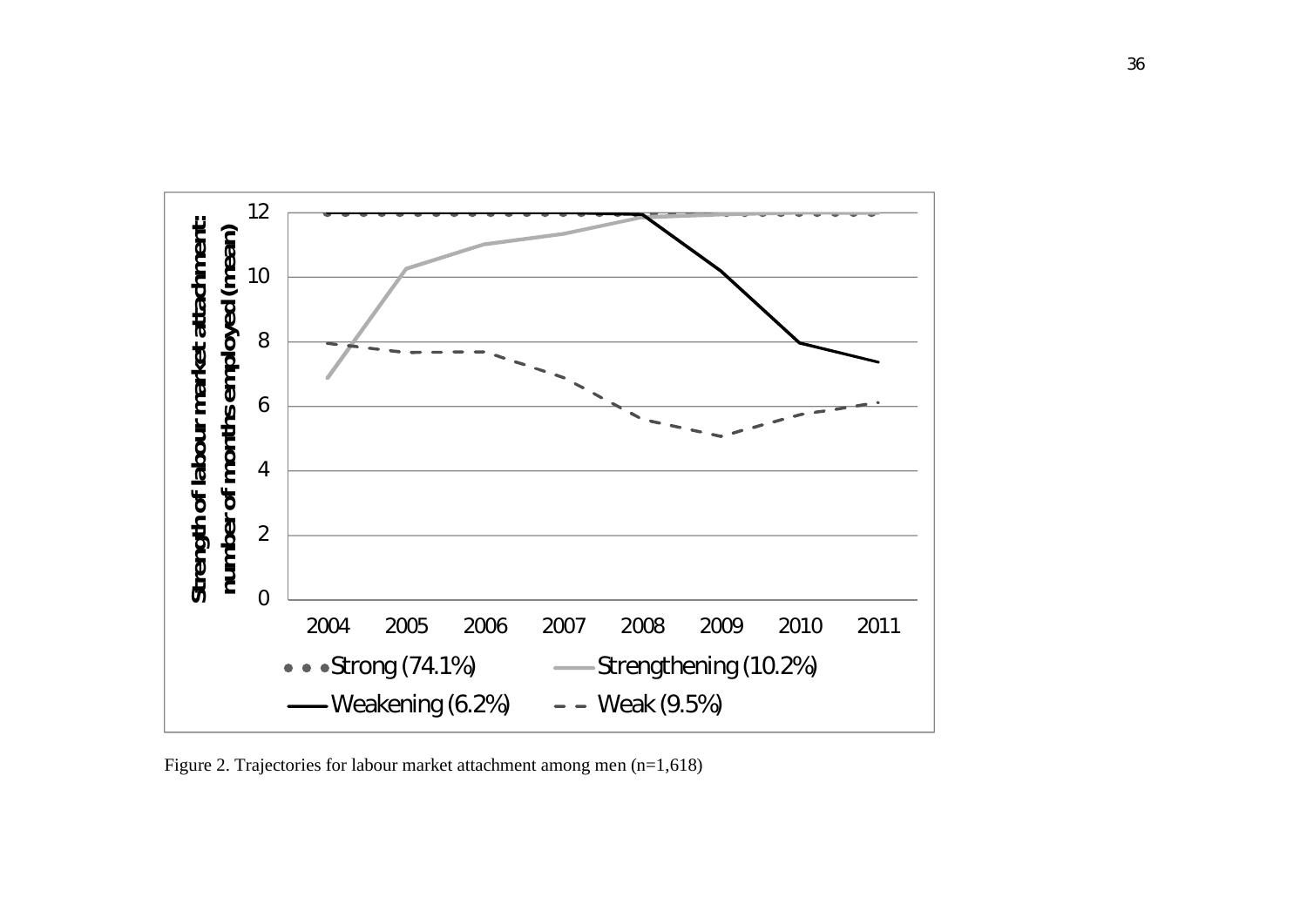|                                                            |                  | <b>Strong</b><br>$(n = 1,944)$ |      | Strengthening<br>$(n = 248)$ |      | Weakening<br>$(n = 157)$ |      | Weak<br>$(n = 342)$ |      | $p$ -value <sup>1</sup> |
|------------------------------------------------------------|------------------|--------------------------------|------|------------------------------|------|--------------------------|------|---------------------|------|-------------------------|
|                                                            | $\boldsymbol{n}$ | $M, %$ or<br>Mdn               | S.D. | $M, \%$ or<br>Mdn            | S.D. | $M, %$ or<br>Mdn         | S.D. | $M, %$ or<br>Mdn    | S.D. |                         |
| Control variables                                          |                  |                                |      |                              |      |                          |      |                     |      |                         |
| Employed full-time in 1998 (%)                             | 2,679            | 70.0                           |      | 50.4                         |      | 53.5                     |      | 33.5                |      | 0.000                   |
| Employed full-time in 2003 (%)                             | 2,645            | 86.6                           |      | 48.4                         |      | 80.4                     |      | 38.5                |      | 0.000                   |
| Number of months employed in<br>1998-2003 (Mdn)            | 2,691            | 72                             |      | 48                           |      | 72                       |      | 37                  |      | 0.000                   |
| Younger age cohort (born 1964–<br>1968 vs. 1954–58 $)$ (%) | 2,691            | 47.1                           |      | 61.7                         |      | 48.4                     |      | 60.5                |      | 0.000                   |
| Education in $2003$ (%)                                    | 2,678            |                                |      |                              |      |                          |      |                     |      |                         |
| <b>Basic</b>                                               |                  | 5.8                            |      | 7.3                          |      | 11.0                     |      | 13.6                |      |                         |
| Vocational                                                 |                  | 23.4                           |      | 25.8                         |      | 27.1                     |      | 33.4                |      | 0.000                   |
| College or more                                            |                  | 70.8                           |      | 66.9                         |      | 61.9                     |      | 53.0                |      |                         |
| Day work (vs. other working<br>$times)$ (%)                | 2,635            | 74.4                           |      | 70.5                         |      | 72.9                     |      | 63.8                |      | 0.001                   |
| Partner employed full-time 1998<br>(% )                    | 2,689            | 89.8                           |      | 86.7                         |      | 93.6                     |      | 84.2                |      | 0.003                   |
| Partner employed full-time 2003<br>(% )                    | 2,677            | 90.0                           |      | 90.3                         |      | 92.9                     |      | 88.5                |      | 0.496                   |
| Children under 3 years in 1998 (%)                         | 2,672            | 27.9                           |      | 41.1                         |      | 29.9                     |      | 39.2                |      | 0.000                   |
| Number of children in 2003 (%)                             | 2,683            |                                |      |                              |      |                          |      |                     |      |                         |
| one child                                                  |                  | 11.4                           |      | 7.3                          |      | 12.1                     |      | 10.6                |      |                         |
| two children                                               |                  | 49.9                           |      | 44.0                         |      | 50.3                     |      | 37.5                |      | 0.000                   |
| three or more                                              |                  | 38.7                           |      | 48.8                         |      | 37.6                     |      | 51.9                |      |                         |
| Work is important <sup>2</sup> $(\%)$                      | 2,666            | 47.3                           |      | 48.6                         |      | 51.9                     |      | 51.2                |      | 0.448                   |
| Independent variables                                      |                  |                                |      |                              |      |                          |      |                     |      |                         |
| Responsibility for housework $(M)^3$                       | 2,414            | 3.68                           | 0.52 | 3.68                         | 0.57 | 3.65                     | 0.52 | 3.82                | 0.55 | 0.000                   |

Table 1. Independent variables according to women's labour market attachment trajectory in 2004–2011.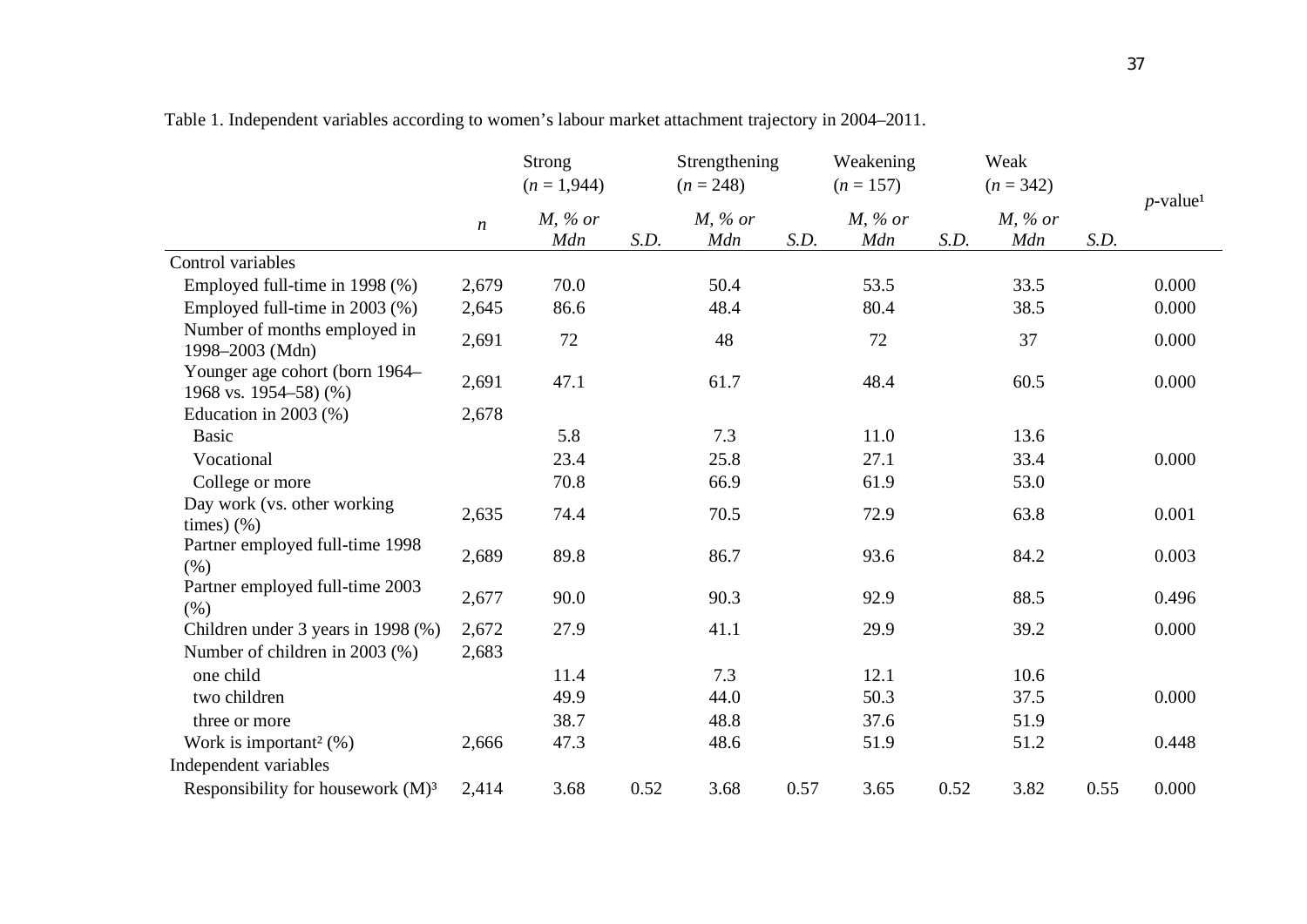| Responsibility for children $(M)^3$ | 2,589 | 0.47 | 3.49 | 0.48 | 3.36 | 0.43 | 3.54 | 0.53 | 0.000 |
|-------------------------------------|-------|------|------|------|------|------|------|------|-------|

 $M =$  mean, Mdn= median, S.D. = standard deviation. <sup>1</sup>Categorical variables were analysed with the Chi-squared test, means with one-way ANOVA, and medians with the Kruskal–Wallis test. <sup>2</sup> People should work as long as possible" (percentage of those who definitely or somewhat agree). <sup>3</sup>Mean score for years 1998 and 2003 (range 1 = all of the responsibility is on someone else to 5 = all of the responsibility is on me).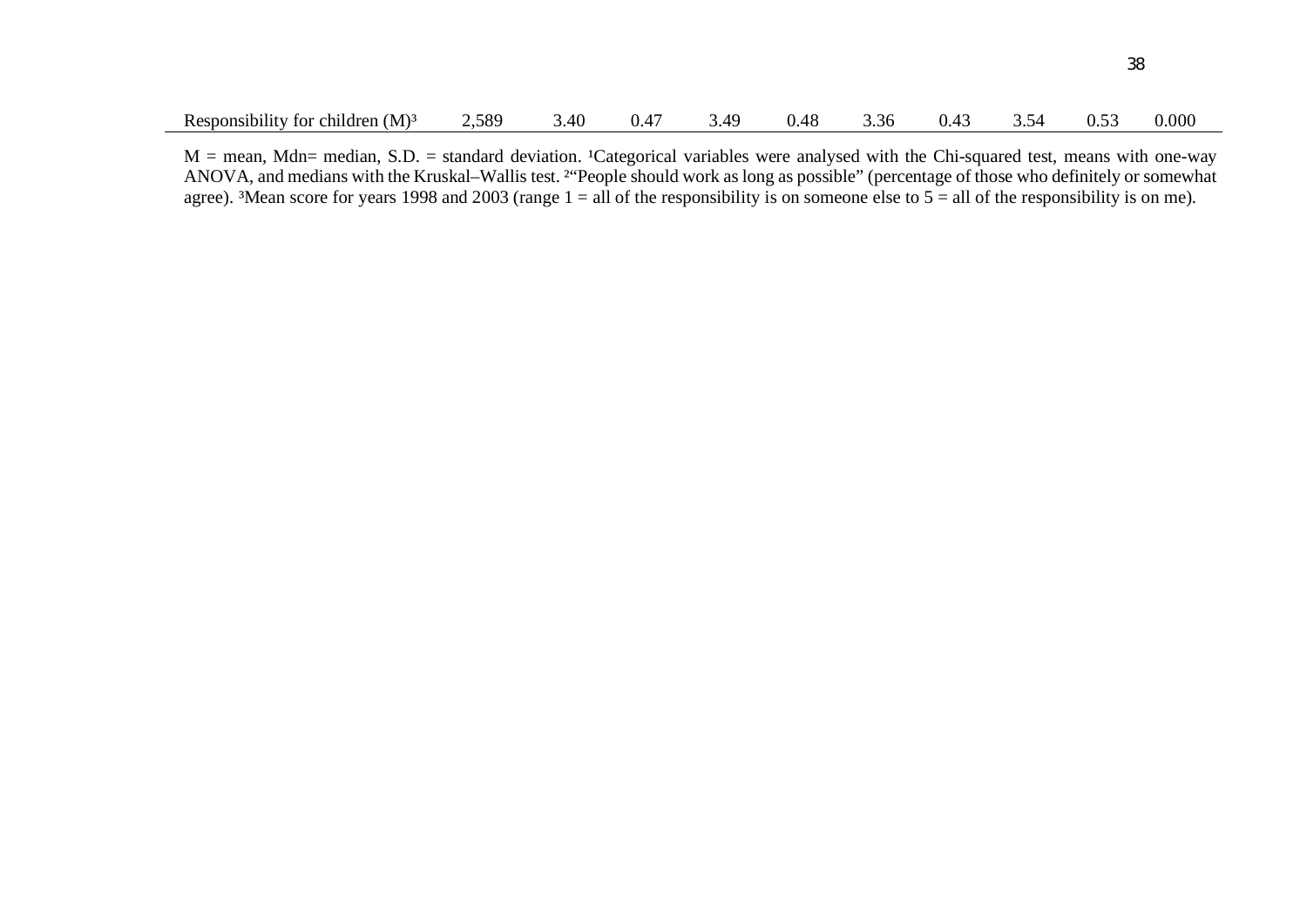|                                                | Model 1          |               |            |                  | Model 2       |            | Model 3          |               |            |
|------------------------------------------------|------------------|---------------|------------|------------------|---------------|------------|------------------|---------------|------------|
|                                                | $\boldsymbol{B}$ | SE            | <b>RRR</b> | $\boldsymbol{B}$ | SE            | <b>RRR</b> | $\boldsymbol{B}$ | SE            | <b>RRR</b> |
| High responsibility for housework <sup>1</sup> |                  |               |            |                  |               |            |                  |               |            |
| Strengthening vs. Strong                       | 0.02             | 0.14          | 1.02       | $-0.32*$         | 0.16          | 0.73       | $-0.38*$         | 0.16          | 0.68       |
| Weakening vs. Strong                           | $-0.11$          | 0.17          | 0.90       | $-0.15$          | 0.17          | 0.86       | $-0.18$          | 0.18          | 0.84       |
| Weak vs. Strong                                | $0.50***$        | 0.12          | 1.65       | 0.09             | 0.15          | 1.09       | 0.02             | 0.16          | 1.02       |
| Weak vs. Strengthening                         | $0.48**$         | 0.17          | 1.62       | $0.41*$          | 0.17          | 1.50       | $0.40*$          | 0.18          | 1.49       |
|                                                |                  | $(n = 2,414)$ |            |                  | $(n = 2,362)$ |            | $(n = 2,262)$    |               |            |
| High responsibility for children <sup>1</sup>  |                  |               |            |                  |               |            |                  |               |            |
| Strengthening vs. Strong                       | $0.37**$         | 0.14          | 1.45       | $-0.20$          | 0.17          | 0.82       | $-0.24$          | 0.18          | 0.79       |
| Weakening vs. Strong                           | $-0.19$          | 0.18          | 0.83       | $-0.36\dagger$   | 0.19          | 0.70       | $-0.28$          | 0.20          | 0.76       |
| Weak vs. Strong                                | $0.56***$        | 0.12          | 1.75       | $-0.25$          | 0.16          | 0.78       | $-0.17$          | 0.17          | 0.84       |
| Weak vs. Strengthening                         | 0.19             | 0.17          | 1.21       | $-0.05$          | 0.18          | 0.95       | 0.07             | 0.19          | 1.07       |
|                                                |                  | $(n = 2,589)$ |            |                  | $(n = 2,532)$ |            |                  | $(n = 2,432)$ |            |

Table 2. Summary of multinomial logistic regression analysis for variables relating to women's labour market attachment trajectories in 2004–2011.

Note: *RRR* = Relative Risk Ratio,  $\uparrow p < 0.10$ ,  $\uparrow p < 0.05$ ,  $\uparrow \uparrow p < 0.01$ ,  $\uparrow \uparrow \uparrow p < 0.001$ . Model 1: Crude. Model 2: Controls for employment months in 1998–2003 and full-time employment in 1998 and 2003. Model 3: Controls for the number of employment months between 1998 and 2003, full-time employment in 1998 and 2003, education in 2003, day work (vs. other working times), children under 3 years in 1998, number of children in 2003 (one, two, three or more), the partner's full time job in 1998 and 2003, age cohort, and importance of work measured in 1998. <sup>1</sup>Mean score for 1998 and 2003 (range 1 = all of the responsibility is on someone else to  $5 =$  all of the responsibility is on me).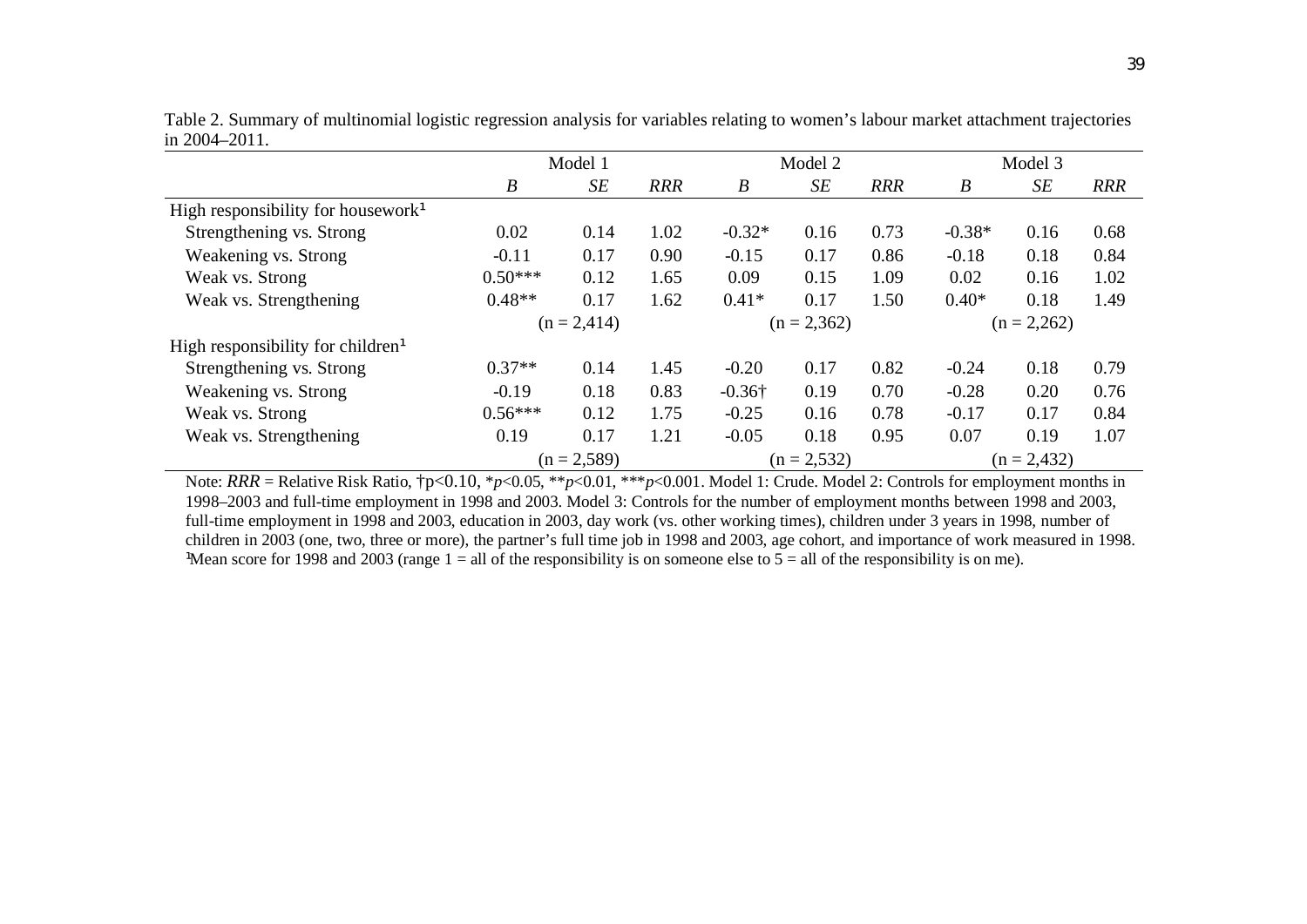|                                                            |                  | <b>Strong</b><br>$(n=1,199)$ |      | Strengthening<br>$(n=165)$ | Weakening<br>$(n=100)$ |                  | Weak<br>$(n=154)$ |                  | $p$ -value <sup>1</sup> |       |
|------------------------------------------------------------|------------------|------------------------------|------|----------------------------|------------------------|------------------|-------------------|------------------|-------------------------|-------|
|                                                            | $\boldsymbol{n}$ | $M, \%$ or<br>Mdn            | S.D. | $M, \%$ or<br>Mdn          | S.D.                   | $M, %$ or<br>Mdn | S.D.              | $M, %$ or<br>Mdn | S.D.                    |       |
| Control variables                                          |                  |                              |      |                            |                        |                  |                   |                  |                         |       |
| Employed full-time 1998 (%)                                | 1,615            | 93.8                         |      | 84.8                       |                        | 92.9             |                   | 74.5             |                         | 0.000 |
| Employed full-time 2003 (%)                                | 1,610            | 96.7                         |      | 81.1                       |                        | 94.9             |                   | 71.5             |                         | 0.000 |
| Number of months employed in<br>1998-2003 (Mdn)            | 1,618            | 72                           |      | 67                         |                        | 72               |                   | 63               |                         | 0.000 |
| Younger age cohort (born 1964–<br>1968 vs. 1954–58 $)$ (%) | 1,618            | 42.9                         |      | 50.9                       |                        | 35.0             |                   | 35.7             |                         | 0.018 |
| Education in $2003$ (%)                                    | 1,613            |                              |      |                            |                        |                  |                   |                  |                         |       |
| Basic                                                      |                  | 7.6                          |      | 12.1                       |                        | 12.0             |                   | 11.8             |                         |       |
| Vocational                                                 |                  | 33.9                         |      | 40.0                       |                        | 45.0             |                   | 47.7             |                         | 0.000 |
| College or more                                            |                  | 58.5                         |      | 47.9                       |                        | 43.0             |                   | 40.5             |                         |       |
| Day work (vs. other working<br>$times)$ (%)                | 1,584            | 72.5                         |      | 78.1                       |                        | 68.7             |                   | 73.5             |                         | 0.358 |
| Partner employed full-time in 1998<br>(% )                 | 1,613            | 62.1                         |      | 56.1                       |                        | 63.0             |                   | 52.6             |                         | 0.076 |
| Partner employed full-time in 2003<br>(% )                 | 1,606            | 77.0                         |      | 64.2                       |                        | 76.5             |                   | 70.4             |                         | 0.002 |
| Children under 3 years in 1998 (%)                         | 1,596            | 33.4                         |      | 42.3                       |                        | 22.4             |                   | 32.0             |                         | 0.011 |
| Number of children in 2003 (%)                             | 1,606            |                              |      |                            |                        |                  |                   |                  |                         |       |
| one child                                                  |                  | 10.1                         |      | 8.6                        |                        | 15.3             |                   | 13.2             |                         |       |
| two children                                               |                  | 48.2                         |      | 42.3                       |                        | 45.9             |                   | 43.4             |                         | 0.268 |
| three or more                                              |                  | 41.7                         |      | 49.1                       |                        | 38.8             |                   | 43.4             |                         |       |
| Work is important $(\%)^2$                                 | 1,614            | 45.6                         |      | 42.3                       |                        | 43.0             |                   | 45.5             |                         | 0.845 |
| Independent variables                                      |                  |                              |      |                            |                        |                  |                   |                  |                         |       |

Table 3. Independent variables according to men's labour market attachment trajectory in 2004–2011.

 $\overline{\phantom{m}}$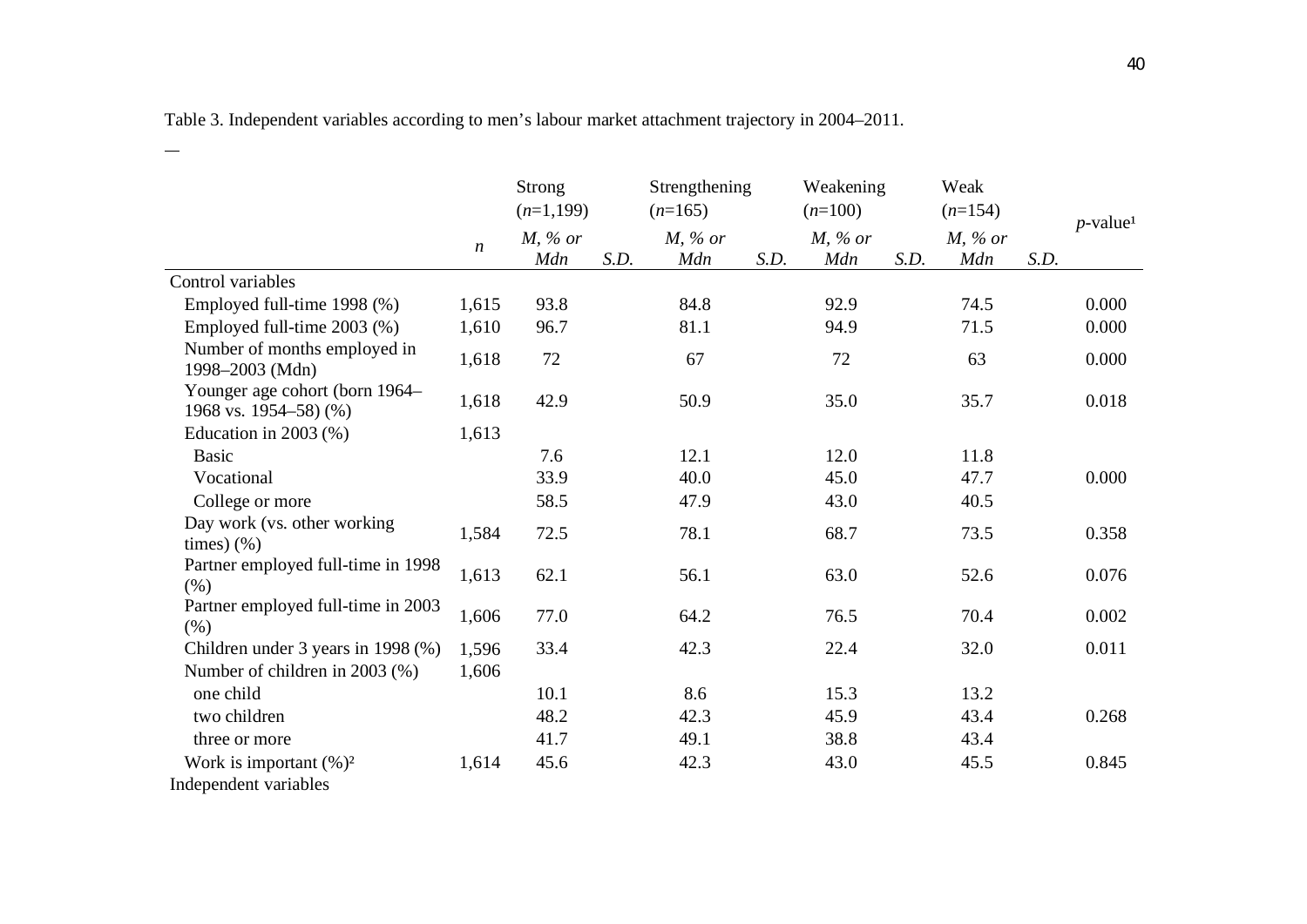| Responsibility for housework (M) <sup>3</sup> 1,324 2.65 0.47 2.63 0.50 2.63 0.42 2.82 0.52 0.003 |  |  |  |  |  |
|---------------------------------------------------------------------------------------------------|--|--|--|--|--|
| Responsibility for children (M) <sup>3</sup> 1,564 2.82 0.38 2.81 0.38 2.84 0.33 2.92 0.39 0.020  |  |  |  |  |  |

M = mean, Mdn= median, S.D. = standard deviation. <sup>1</sup>Categorical variables were analysed with the Chi-squared test, means with one-way ANOVA, and medians with the Kruskal–Wallis test. <sup>2"</sup>People should work as long as possible" (percentage of those who definitely or somewhat agree). <sup>3</sup>Mean score for years 1998 and 2003 (range  $1 =$  all of the responsibility is on someone else to  $5 =$  all of the responsibility is on me).